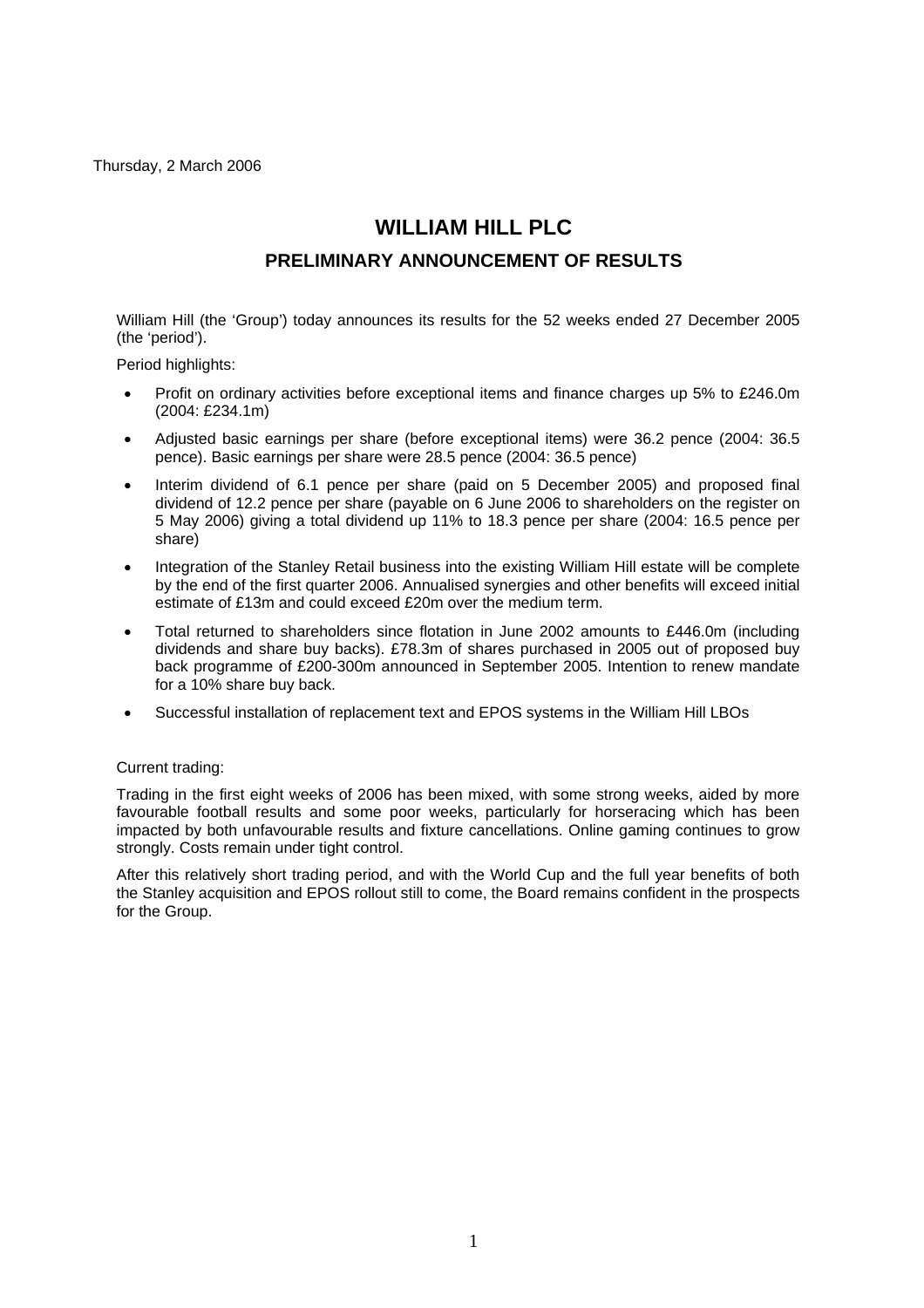Commenting on these results, Charles Scott, Chairman, said:

"In 2005, our third full year as a public company, we took a number of key strategic steps, including the acquisition of Stanley Leisure plc's betting shops and the investment in EPOS and new text systems in our LBOs. Earnings per share excluding exceptional items fell slightly but as a sign of the Board's confidence for the future, we are proposing to increase total dividends by 11%."

#### **Enquiries:**

| <b>David Harding, Chief Executive</b>      | (Tel: 020 8918 3910) |
|--------------------------------------------|----------------------|
| <b>Tom Singer, Chief Operating Officer</b> | (Tel: 020 8918 3910) |
| James Bradley, Deborah Spencer, Brunswick  | (Tel: 020 7404 5959) |

There will be a presentation to analysts at 10.30 am today at the Lincoln Centre, 18 Lincoln's Inn Fields, London WC2. Alternatively, it will be possible to listen to the presentation by dialling 44 (0) 1452 561 263. The presentation will be recorded and will be available for a period of one week by dialling 44 (0) 1452 550 000 and using the replay access number 5845021#. The slide presentation will be available on the Investor Relations section of the website www.williamhillplc.co.uk [<http://www.williamhillplc.co.uk](http://www.williamhillplc.co.uk/)>.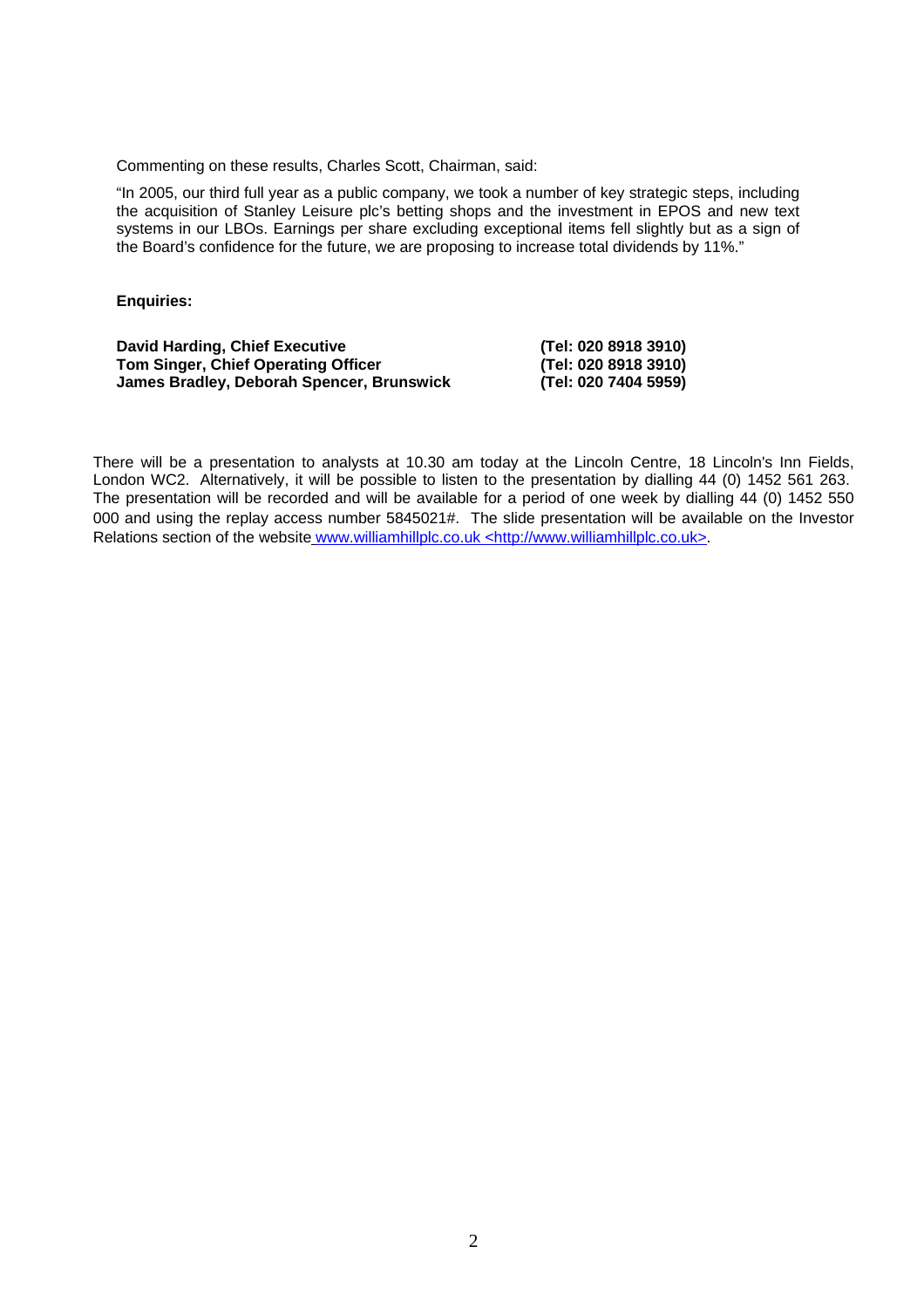# **CHIEF EXECUTIVE'S REVIEW**

Profit on ordinary activities before taxation and exceptional items was £246.0m (2004: £234.1m) and included a contribution of £15.6m from our acquisition of Stanley Leisure plc's retail betting operations (Stanley Retail) in June 2005. Earnings per share excluding exceptional items were 36.2p, broadly level with 2004.

We continued to invest in our business across all three channels. We invested in the ongoing development of our estate, the replacement of our text systems and the installation of electronic point of sale (EPOS) terminals. In addition we commenced a three-year programme to update our core bookmaking systems. As this progresses our technology infrastructure will improve significantly with a common architecture across our business which will allow prices, results and products to be distributed easily, provide a consolidated risk management capability and give our customers a single account with which to gamble across all channels.

In 2005, the Group's sports betting activities, in common with other bookmakers, were adversely affected by sporting results compared to generally more favourable results in 2004. In addition, the Group continued to experience downward pressure on theoretical margins on horseracing, which we first reported on in 2004. This adverse trend was largely offset by particularly strong performances in the Fixed Odds Betting Terminals (FOBT) and poker businesses. Operating expenses were kept under tight control.

### **Acquisition of Stanley Retail**

The acquisition of Stanley Retail was completed on 18 June 2005 adding 624 LBOs to the existing William Hill estate.

The headline price for the acquisition was £504m, which after a working capital adjustment, professional fees and stamp duty resulted in total cash consideration of £506.6m.

Subject to William Hill providing satisfactory undertakings, the OFT decided not to refer the acquisition to the Competition Commission. The undertakings related to the disposal of 77 LBOs (and potentially another two LBOs) out of the combined estate. 76 LBOs (64 Stanley Retail shops and 12 William Hill shops) have been sold to the Tote for net consideration of £34.4m. The LBOs sold to the Tote were on average less profitable than the rest of the estate.

A dedicated multi-disciplinary team was established to take control of Stanley Retail and set about the task of integrating the operation into the enlarged William Hill Group.

Post OFT clearance, the Group started to integrate the two businesses. Key tasks included the harmonisation of products, prices, and betting rules; progressive rebranding of the shops; installation of the same version of electronic point of sale and audiovisual text systems recently deployed in the William Hill estate; renegotiation of contracts with key suppliers; and wind down of the Stanley Retail head office. We remain confident of achieving synergies and other benefits in excess of the £13m that we estimated at the time of the acquisition and we believe that these could exceed £20m over the medium term. Incremental benefits include a reduction in betting tax in the Republic of Ireland from 2% to 1% of turnover from 1 July 2006; the removal of pre-race data charges payable to the British Horseracing Board in certain jurisdictions following a judgment in the Republic of Ireland; and benefits arising from a management restructure relating to the combined retail estate.

### **Retail**

The Retail division grew gross win by 13.7% to £623.4m (0.8% excluding Stanley Retail) and profit increased by 9.7% to £181.6m (0.3% excluding Stanley Retail).

Excluding Stanley Retail, gross win on over the counter (OTC) and amusement with prizes machines (AWPs) fell by 6.9% and 69.0%, respectively, but this was compensated for by an increase in FOBT gross win of 33.5%.

In the William Hill estate total gross win declined 1.3% and increased 3.3% in the first and second half years, respectively, against the comparative periods.

LBOs in the Stanley estate performed better year-on-year than those in the original William Hill estate in the period from their acquisition through to the year end. The pattern of a reduction in OTC and AWP gross win and an increase in FOBT gross win was also seen in Stanley Retail.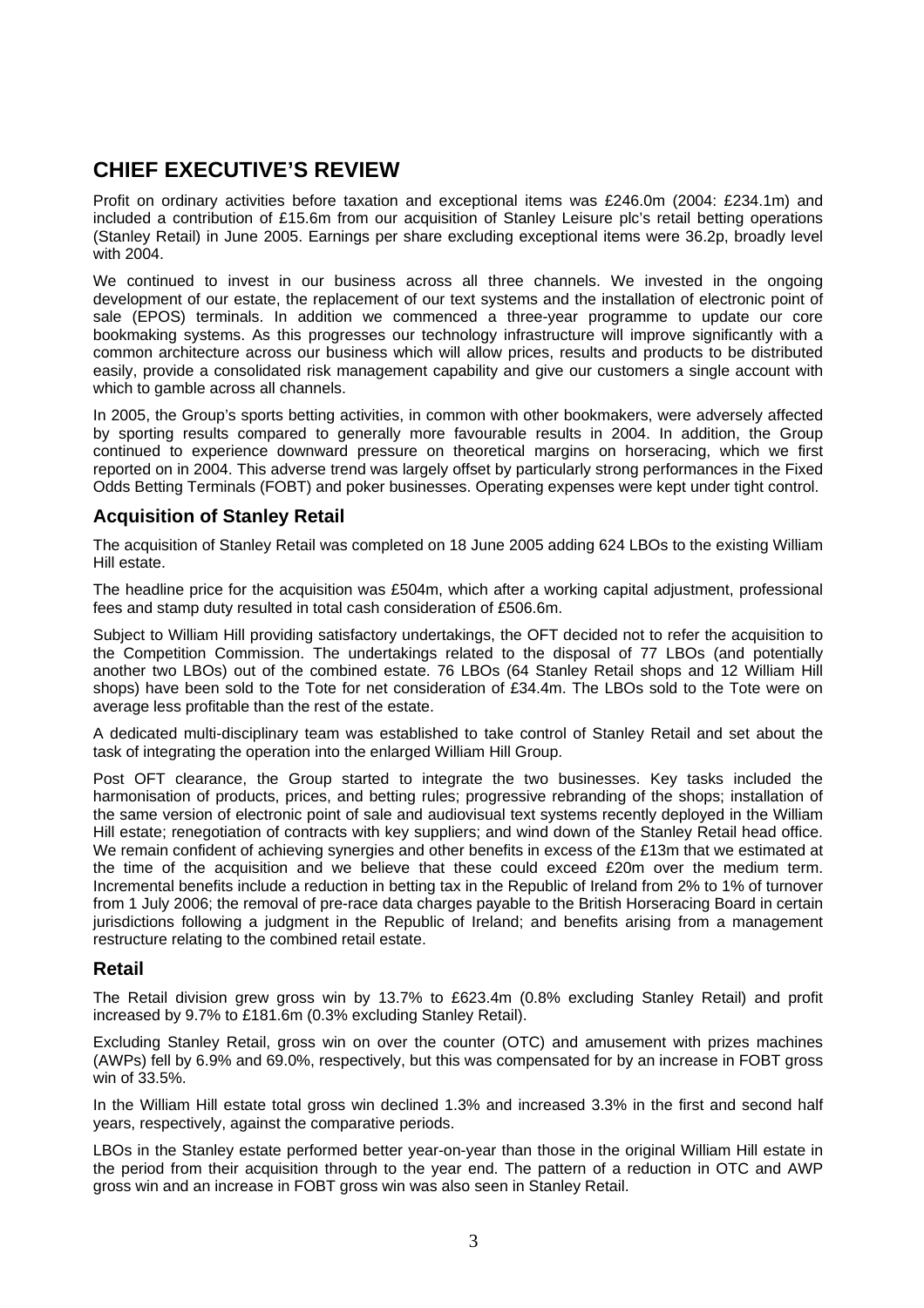The average number of FOBTs in the William Hill estate increased to 5,892 in the period (2004: 4,442). We finished the year with 6,078 FOBTs (2004: 5,573) in the William Hill estate and 1,613 FOBTs in the Stanley estate. The average net profit per machine per week in the William Hill estate was £402 (2004: £373) for the year and in the Stanley Retail estate was £293 for the period since its acquisition. The improved profitability in the William Hill estate was mainly due to better contractual terms with our main FOBT supplier Leisure Link effective from May 2005.

The number of AWPs in the William Hill estate at the end of year was 276 (2004: 530) and the average number traded in the period fell from 1,392 in 2004 to 353 in 2005. In Stanley Retail, there were 335 AWPs at the end of the year.

Costs in the channel were up 17.0% (1.5% excluding Stanley Retail). Excluding Stanley Retail, there were savings in staff costs due to reduced overtime and premium payments under the new employment contracts with shop staff and productivity improvements resulting from the investment in EPOS. FOBT rentals fell due to more favourable contractual terms, which are exclusively royalty based, and AWP rentals fell due to the reduction in the number of machines in the estate. These savings were offset by increases in rent and rates due to increased shop numbers and rent reviews; energy costs; communications costs incurred to provide EPOS infrastructure; picture and data costs due to additional shop numbers, increased charges from SIS and the number of LBOs showing Sky Sports; and depreciation and maintenance charges as a result of introducing new text and EPOS systems.

We completed 138 development and shop fitting projects during the year including 31 new licences, 53 extensions and resites and 54 shopfittings. We spent £23m on estate development in the year.

At the end of the year we had 2,121 LBOs in the United Kingdom, 9 in the Channel Islands, 2 in the Isle of Man and 52 in the Republic of Ireland; a total of 2,184.

We completed the installation of a new text system and an EPOS system in the William Hill estate in the year with minimal disruption and extended the rollout of the same systems to the Stanley Retail estate. The total cash investment in respect of these projects is expected to be £53m.

### **Telephone**

Telephone gross win fell by 11.4% to £53.4m and profit fell by 41.2% to £13.0m. This channel is the most vulnerable to adverse sporting results and the decline in theoretical horseracing betting margins as its higher staking customers tend to back a higher proportion of favourites and are less likely to recycle winnings.

There was a fall in gross win against the comparative period in both the first and second half of 2005, although the fall in the second half was less pronounced than in the first half.

Costs in this channel were up 10.9% due to increases in bank charges and a higher allocation of central technology costs.

We ended the year with 174,000 active telephone customers (2004: 184,000).

#### **Interactive**

Interactive gross win increased 16.2% to £123.3m and profit grew 18.4% to £61.2m.

Growth in gross win was seen across all products with the strongest growth in poker, which increased 90%. Sportsbook gross win grew despite adverse sporting results, on the back of an increase in turnover and active accounts. Our arcade experienced strong growth and the casino showed a small increase in gross win.

In October 2004 we launched William Hill TV (WHTV) on Sky Channel 425. Gross win generated through the interactive games arcade remains low. However, we have seen an increase in stakes placed through the Interactive and Telephone sportsbooks on greyhound racing shown live on Channel 425. We have commenced a trial broadcast of Channel 425 content into our betting shops and we hope that this will increase shop gross win as well as draw shop punters to interactive television outside shop hours. We will evaluate the benefits of Channel 425 in mid 2006.

Gross win grew against the comparative periods in both the first and second half-years of 2005 and the growth achieved in the second half was just below that achieved in the first half. Betting grew at 4.6% in the first half and 15.6% in the second half and gaming (casino and poker) grew at 30.9% in the first half and 15.3% in the second half.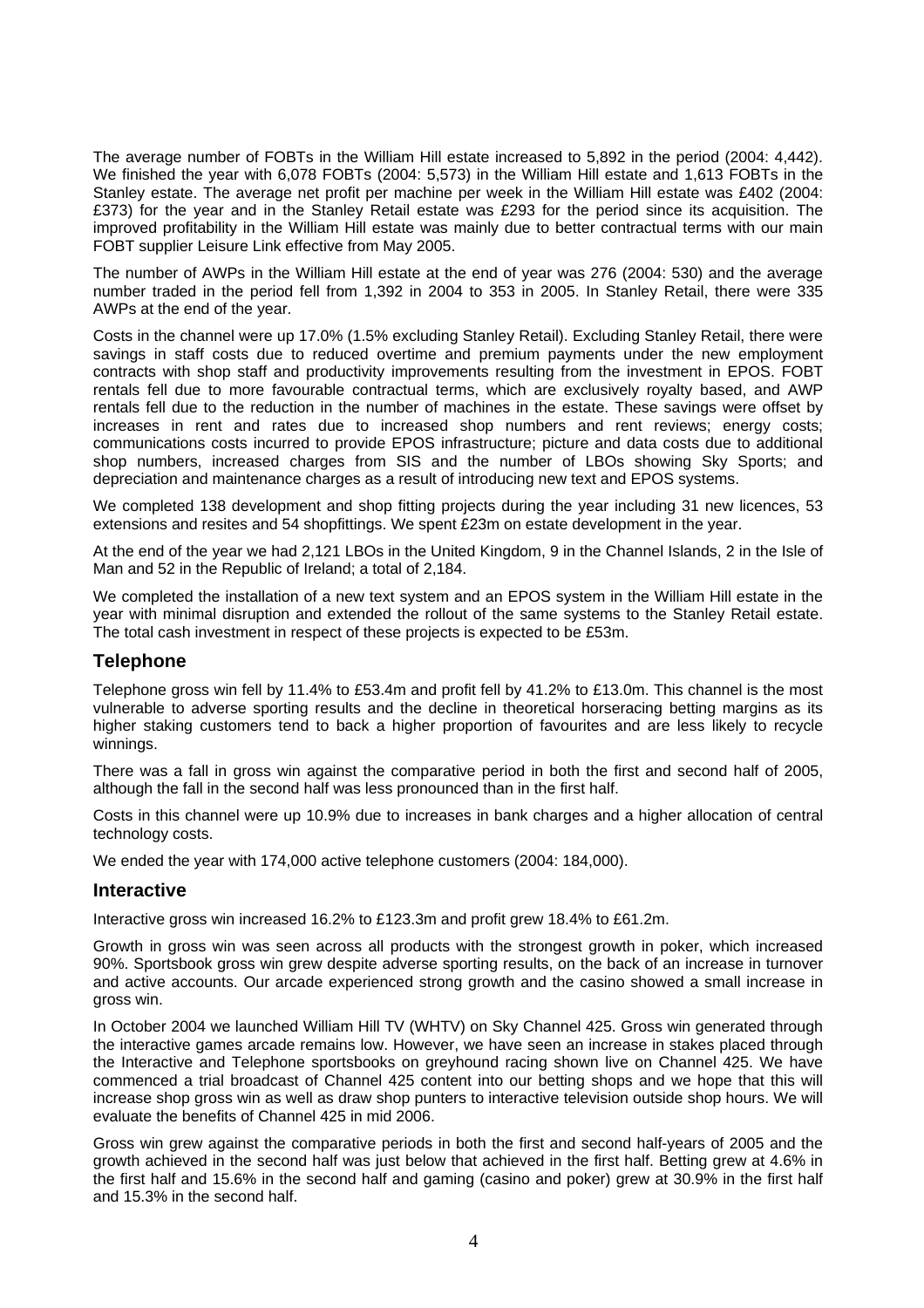We continue to expand our range of in running betting opportunities and launched a live betting console on our sportsbook, which enables the rapid update of prices during play. We enhanced our single account proposition and internet and telephone customers can now bet on sports, poker, casino, and arcade from a single wallet. We launched 5 new arcade games that expanded our offering to 10 games. Our mobile sportsbook service is supported on the majority of WAP enabled handsets.

We upgraded our poker product through our partner Cryptologic and they now have the fifth largest poker room on the internet. As a result, our players compete for over \$3.5m in guaranteed tournament prize pools each month. Players can also qualify for the World Series of Poker and European Poker Tour events. William Hill continues to build its poker brand and is the official sponsor of the European Poker Rankings. The finals of the William Hill Grand Prix attracted top players from around the world with a prize pool of £450,000. The finals are being broadcast on Sky television.

As part of our international strategy we launched a Greek language poker room to complement our Greek download and instant casinos.

We added 31 new games to our Boss and Cryptologic download casinos, including 6 Marvel Comic themed games targeted at the slot machine market and blackjack and roulette variants aimed at the European market. We now offer over 140 games and paid out over £750,000 in shared progressive jackpots in 2005.

Total active accounts increased to 341,000 as at 27 December 2005 (28 December 2004: 292,000).

Costs in the channel increased 20.7% due to increased marketing activities to support the growth of our poker business and to fund the costs of Channel 425 production and content.

#### **Cost of content**

In July 2005 the Court of Appeal agreed with the European Court of Justice (ECJ) interpretation of the Database Directive, which had previously been referred to the ECJ by the Court of Appeal in relation to our dispute with the BHB on the use of certain racing data. This judgment supported the Group's position. Subsequently, the BHB has decided not to challenge this judgment thus bringing to an end the dispute that commenced in 2001.

Had the BHB been successful, their database would have been the basis of a commercial deal between racing and betting that would have allowed the statutory levy scheme to end. As a result of the decision, the Government has extended the statutory levy until 2009 and appointed a committee, under the chairmanship of Lord Donoughue, to find an alternative basis for a commercial arrangement. The committee issued its draft report in December 2005. It is anticipated that discussion will take place between interested parties during 2006 in order to assess whether a viable alternative to the current statutory levy can be developed from the options identified by the committee.

The betting industry has contractual arrangements in place with the country's 59 racetracks for the supply of horseracing pictures into LBOs. These contracts expire between spring 2007 and summer 2009.

With regard to football, the Retail division continues to make payments to the football authorities as part of an ongoing agreement. It should be noted that at the same time as delivering its judgment on the interpretation of the Database Directive in relation to horseracing, the ECJ took a similar line on three football related cases. We are still in discussion with the football authorities concerning future arrangements for LBOs, as well as remote channels.

In November 2005 the BHB settled a long running dispute with Irish bookmakers over data rights. The settlement came during a hearing in Dublin's Commercial Court and allowed the BHB to keep the £30m it had collected from Irish bookmakers since March 2001. However the BHB accepted that no further payments under the previous contract would be made after 9 January 2006. Accordingly, from that date, William Hill has ceased to make any payment to the BHB in respect of horseracing betting in its LBOs in certain jurisdictions. Previously the company had paid 10% of gross win arising from betting on UK horseracing in LBOs outside of Great Britain.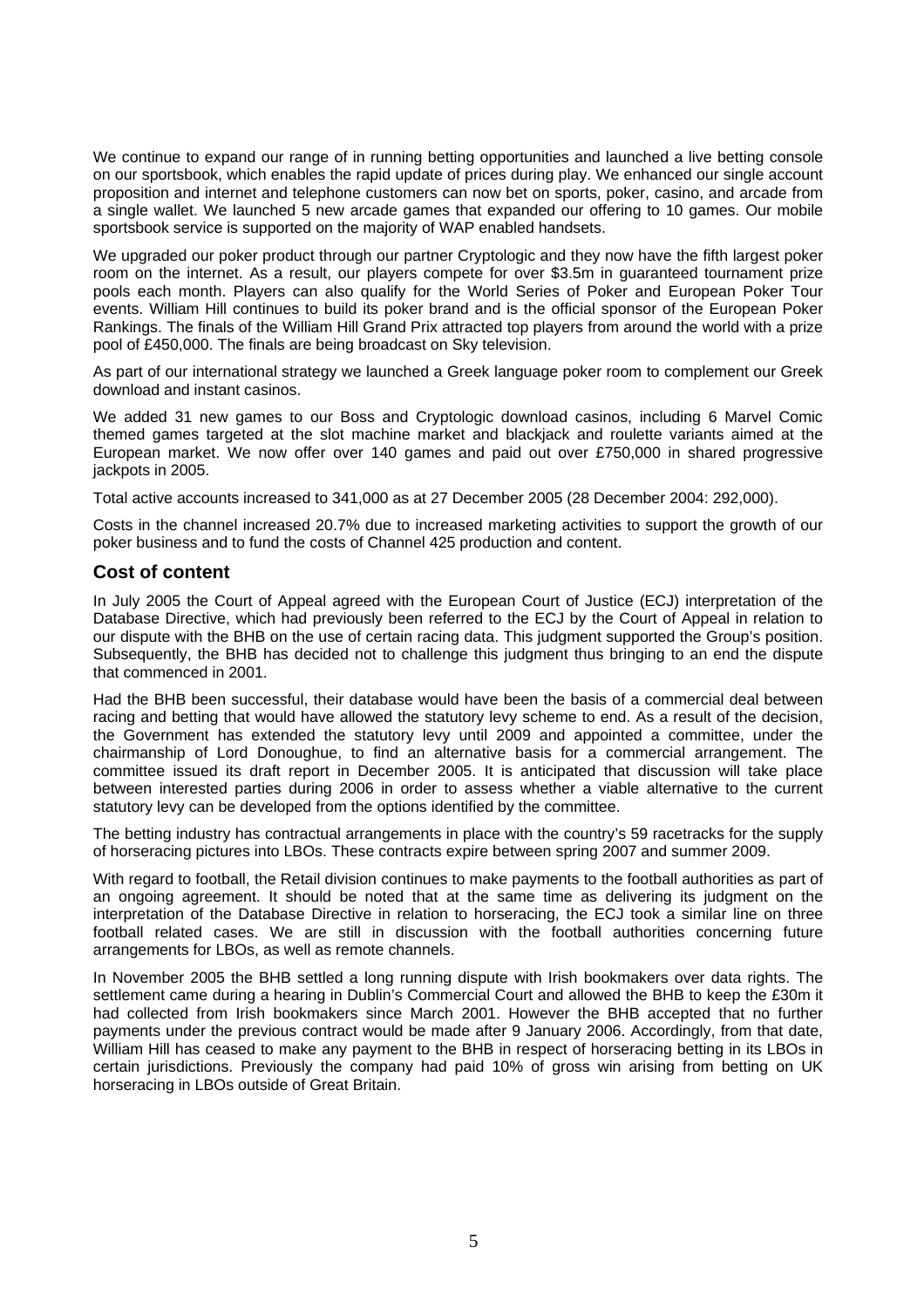# **Operating costs**

Full year expenses for the Group were £418.2m an increase of 26.6% (5.5% excluding Stanley Retail and exceptional costs).

Excluding Stanley Retail and exceptional costs, staff costs, which represented roughly half of our total costs, fell 1.2% reflecting the introduction of our new staffing contract in the retail estate and improvement in productivity as a result of the rollout of EPOS. Property costs, which represented 16.0% of our total costs, were up 10.9% over the comparable period reflecting increases in rent and rates in part driven by an increase in average shop size and an increase in the number of shops, and higher energy costs. Depreciation and equipment maintenance costs increased 21.2% with the rollout of EPOS and text systems along with the supporting technology, although this was offset by staff costs savings. The cost of providing pictures and data to our LBOs was up 8.5% over the comparable period due to the size of the estate and price increases. Advertising and marketing costs, including the cost of casino bonus cash payments that are expensed in arriving at gross profit, were up 19.5% over the comparable period reflecting increased web advertising and promotions, in particular focusing on poker and WHTV.

Other cost increases relate to our investments in WHTV and our ongoing investment in information technology, EPOS capabilities and core bookmaking systems. All expenditure on information technology is subject to rigorous cost benefit analysis, and tightly managed through formalised project and programme management systems.

Exceptional costs of £26.9m were incurred in 2005 of which £19.0m (including £5.4m of non-cash charges) related to the integration of Stanley Retail within the William Hill estate, £3.0m related to the aborted return of capital exercise and £7.4m related to the installation of EPOS and text systems. A profit of £2.5m was recorded on the disposal of 12 William Hill LBOs.

### **Regulatory development**

In April 2005 the new Gambling Act was enacted. We are advised that it is unlikely to be fully implemented before Autumn 2007 pending the setting up of the Gambling Commission.

Proposed deregulation, including extended betting shop opening hours, the installation of higher payout gaming machines and the removal of the demand criteria, will impact our estate. The new Act also opens up the possibility of a UK based remote gaming industry and over the next two years the Government aims to establish both regulatory and taxation regimes to enable this to occur. We will continue to work with our trade associations to assist the Gambling Commission to develop appropriate regulation.

### **Capital structure**

William Hill was listed on the London Stock Exchange in June 2002 and at that time the Group put in place a capital structure and financing arrangements to provide the optimum capital structure for William Hill as a public company, consistent with the Board's strategy. Since flotation, William Hill's strong financial performance has led the Board to conclude that William Hill could support a significantly higher amount of debt and to do so would be in the interest of shareholders. In March 2005 the Company announced a return of capital to shareholders of £453m and a £40m additional contribution to the Group's defined benefit pension scheme to address the actuarial deficit in the scheme.

In light of the acquisition of Stanley Retail, the Company decided not to proceed with the return of capital but secured new facilities of £1.2bn in order to fund the acquisition, refinance the facilities put in place at flotation and make a £47m additional contribution to the Group's defined benefit pension scheme over a five year period.

Subsequent to receiving clearance from the OFT on the Stanley Retail acquisition, the Board gave further consideration to the appropriate financing arrangements for the enlarged Group. In September 2005, the Board announced it will target a ratio of net debt to earnings before exceptional items, interest, tax, depreciation and amortisation (EBITDA) of approximately 3.5 times to be achieved over the medium term. The Board also announced that consistent with this target, it expected to return £200m – £300m within an 18 month period. By the end of 2005, £78.3m had been returned by means of on-market share buy-backs.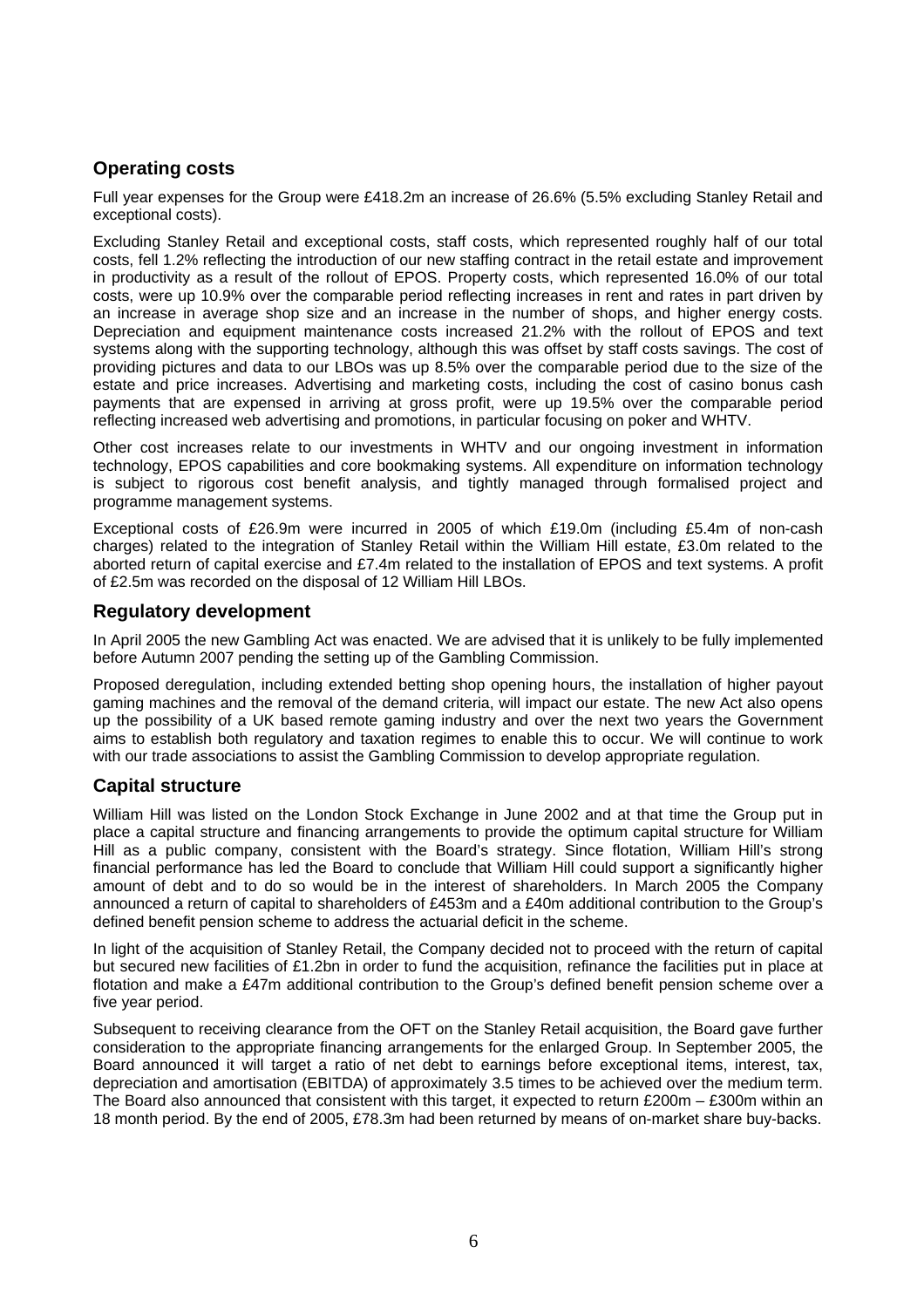# **Taxation**

In its Pre-Budget Report on 5 December 2005, HM Treasury announced the conclusions it had reached on gambling taxation. HM Treasury concluded that current tax arrangements are generally working well at present and that maintaining stability in the overall structure of taxation is desirable in a period of transition. In these circumstances the Government decided to maintain the current tax regimes which are working well for betting, betting exchanges, lottery and bingo.

#### *Gross profit tax*

HM Treasury concluded that gross profit tax has been a success and the Government has decided not to increase the rate of gross profit tax or make any changes to it at this time.

#### *Betting exchanges*

The Government concluded that the fairest way to tax betting exchanges is to tax commission earned by them. It also concluded that taxing layers on exchanges, purely on the basis that they lay bets, would not be fair or proportionate. On this basis it concluded that the current taxation arrangements remain appropriate.

As a result of the Government's decision we expect to see continued pressure on theoretical margins and to address, in part, this issue we recently started to hedge directly into betting exchanges as a means of improving the effectiveness of our hedging activities. In addition, the Starting Price Regulatory Commission (SPRC) is undertaking an independent review of how starting prices are formed. The SPRC has appointed PricewaterhouseCoopers to conduct a full review of the process and is expected to announce its findings in the early summer.

#### *FOBTs*

FOBTs were classified as gaming machines for VAT purposes from 6 December 2005. From this date, income earned from these machines is subject to VAT rather than gross profits tax. This is in line with other types of gaming machine.

From the 2006 Budget, AMLD will be payable in addition to VAT and further discussions are taking place between the Government and the gambling industry prior to the rate being set.

#### *Remote gaming*

HM Treasury announced that in order to align taxation policy with the Gambling Act 2005, remote gaming will be brought into the gambling duty net, with the intention of announcing the rate in the 2006 Budget. HM Treasury has committed to further discussion with the industry and other stakeholders prior to announcing the rate.

#### *Republic of Ireland*

In December 2005 the Irish Government announced a reduction in the tax rate from 2% to 1% of turnover to apply from 1 July 2006.

### **Pension plan**

The Board undertook during the year to make a special contribution of £47m to the Group's defined benefit scheme. The contribution will be spread over a period of five years and is designed to eliminate the deficit calculated on a continuing basis by the actuary as at September 2004. The first payment of £9.4m was made in October 2005. The Board and pension scheme Trustee have consulted on this specific proposal and believe it represents an appropriate course of action that properly balances the legitimate interests of shareholders, members and pensioners.

### **Future capital structure and dividend policy**

The Board intends to maintain an efficient and flexible capital structure and will use a combination of dividend payments and share buy-backs to achieve this objective.

For 2006, the Board expects to maintain dividend cover on a per share basis broadly in line with the level in 2005. In addition, the Board will be seeking authority from shareholders for a renewal of the on-market share buy-back mandate.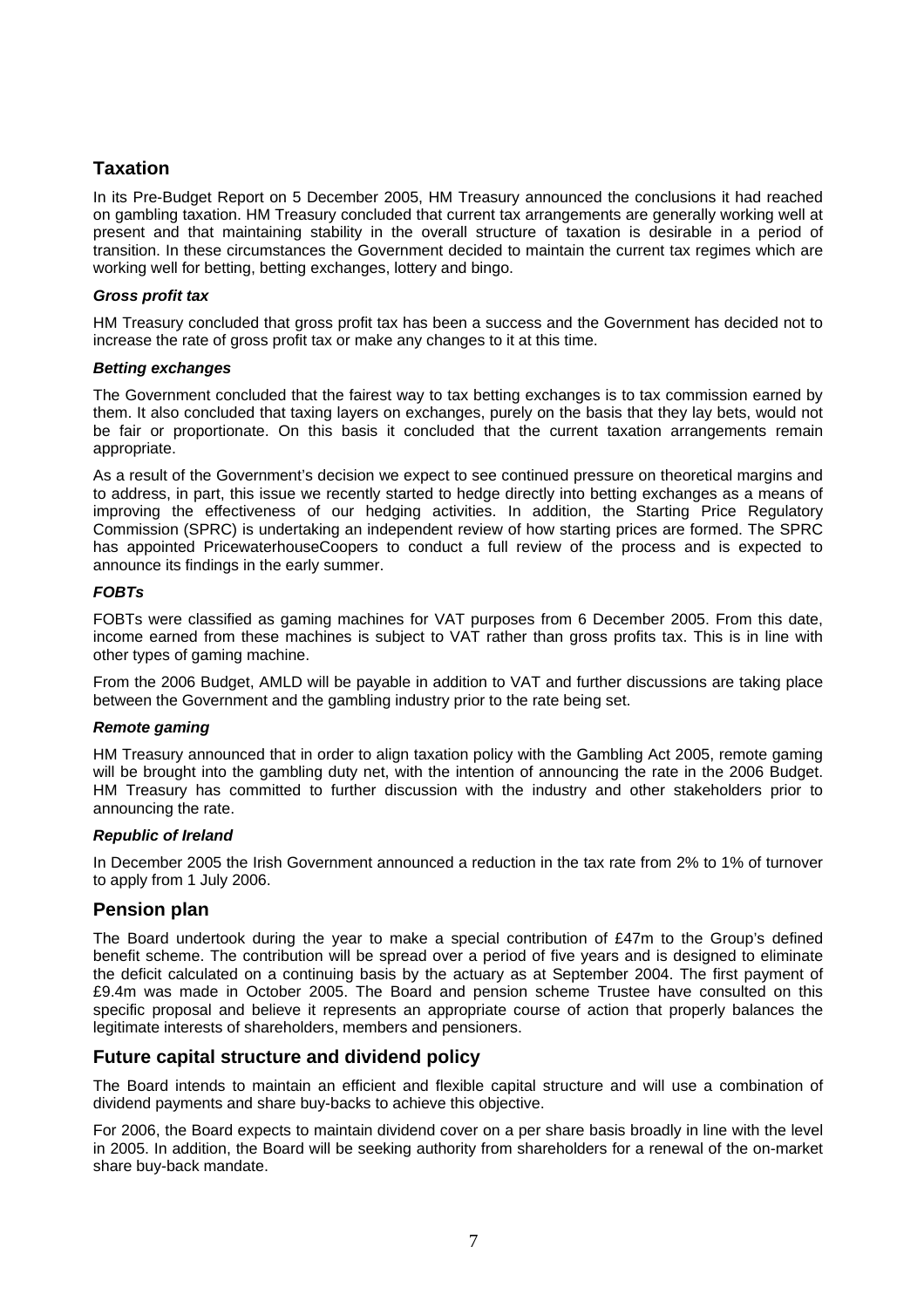*This announcement contains certain statements that are or may be forward-looking regarding the Group's financial position and results, business strategy, plans and objectives. Such statements involve risk and uncertainty because they relate to future events and circumstances and there are accordingly a number of factors which might cause actual results and performance to differ materially from those expressed or implied by such statements.*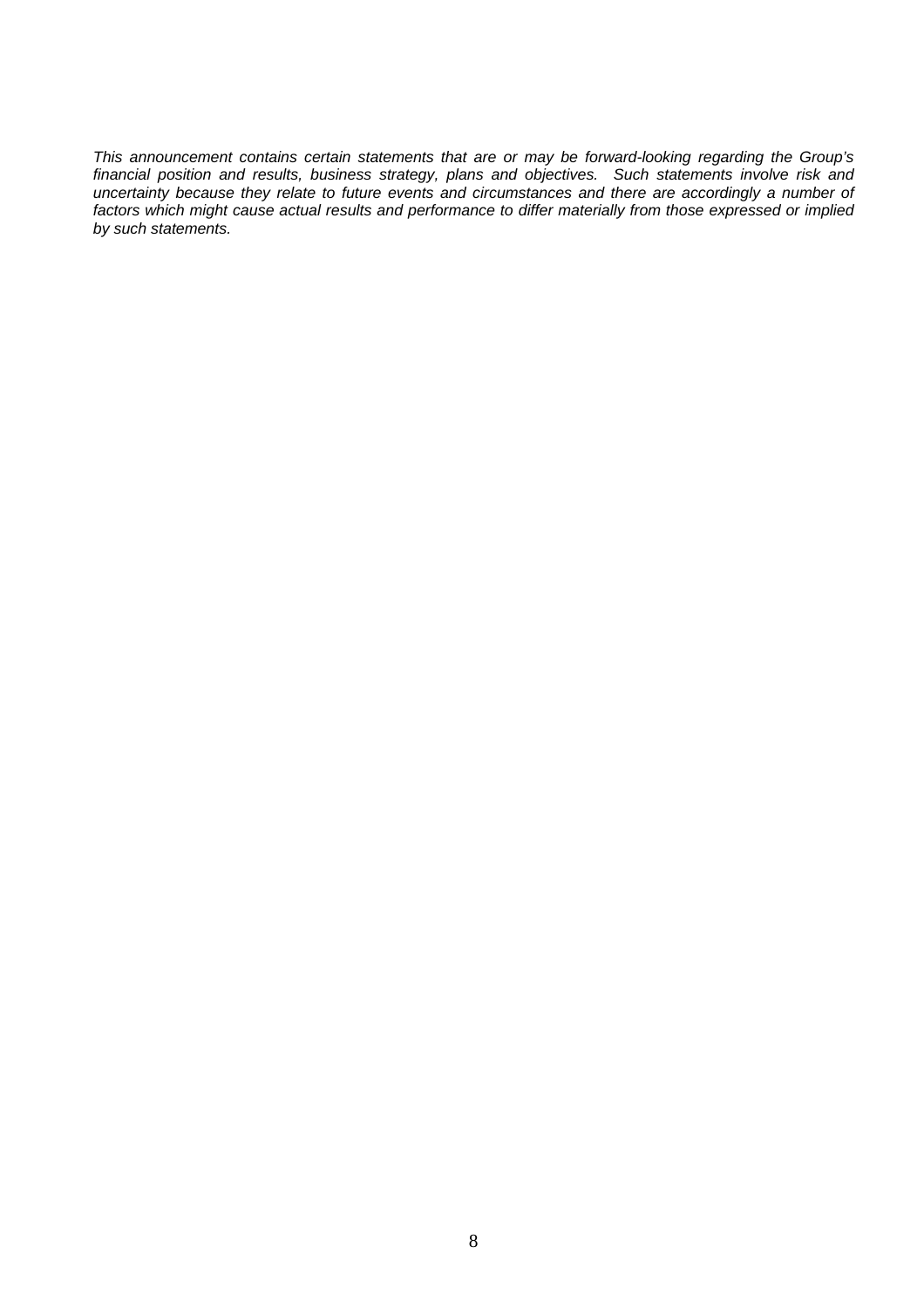# **Consolidated Profit and Loss Account**

For the 52 weeks ended 27 December 2005

|                                              |                |               |                | 52 weeks                       |                          |
|----------------------------------------------|----------------|---------------|----------------|--------------------------------|--------------------------|
|                                              |                |               |                | ended                          | 52 weeks                 |
|                                              |                | <b>Before</b> |                | <b>Exceptional 27 December</b> | ended                    |
|                                              |                | exceptional   | items          | 2005                           | 28 December              |
|                                              |                | items         | (note 3)       | <b>Total</b>                   | 2004                     |
|                                              |                |               |                |                                | (restated)               |
|                                              | <b>Notes</b>   | £m            | £m             | £m                             | £m                       |
| <b>Turnover</b>                              |                |               |                |                                |                          |
| <b>Existing operations</b>                   |                | 9,812.3       |                | 9,812.3                        | 8,287.7                  |
| Acquisitions                                 |                | 933.8         |                | 933.8                          |                          |
|                                              | $\overline{2}$ | 10,746.1      | $\blacksquare$ | 10,746.1                       | 8,287.7                  |
| Cost of sales                                |                | (10, 114.9)   |                | (10, 114.9)                    | (7, 726.3)               |
| <b>Gross profit</b>                          | $\overline{2}$ | 631.2         |                | 631.2                          | 561.4                    |
| Net operating expenses                       |                | (388.8)       | (29.4)         | (418.2)                        | (330.4)                  |
| <b>Operating profit</b>                      |                |               |                |                                |                          |
| Existing operations                          |                | 226.8         | (10.4)         | 216.4                          | 231.0                    |
| Acquisitions                                 |                | 15.6          | (19.0)         | (3.4)                          | -                        |
|                                              | $\overline{2}$ | 242.4         | (29.4)         | 213.0                          | 231.0                    |
| Share of associate's operating profit        |                | 3.6           |                | 3.6                            | 3.1                      |
| Profit on disposal of fixed assets           |                |               | 2.5            | 2.5                            | $\overline{\phantom{a}}$ |
| Profit on ordinary activities before finance |                |               |                |                                |                          |
| charges                                      |                | 246.0         | (26.9)         | 219.1                          | 234.1                    |
| Net interest payable                         | 4              | (39.9)        | (2.4)          | (42.3)                         | (25.2)                   |
| Other finance charges                        |                | (1.1)         |                | (1.1)                          | (1.5)                    |
| Profit on ordinary activities before tax     |                | 205.0         | (29.3)         | 175.7                          | 207.4                    |
| Tax on profit on ordinary activities         | 5              | (63.7)        | (0.6)          | (64.3)                         | (57.6)                   |
| Profit on ordinary activities after tax for  |                |               |                |                                |                          |
| the financial period                         |                | 141.3         | (29.9)         | 111.4                          | 149.8                    |
| Dividends proposed and paid                  | 6              | (69.6)        |                | (69.6)                         | (65.1)                   |
| Retained profit for the financial period     | 8              | 71.7          | (29.9)         | 41.8                           | 84.7                     |
| Earnings per share (pence)                   |                |               |                |                                |                          |
| <b>Basic</b>                                 | 7              |               |                | 28.5                           | 36.5                     |
| Basic - adjusted                             | $\overline{7}$ |               |                | 36.2                           | 36.5                     |
| <b>Diluted</b>                               | 7              |               |                | 28.1                           | 35.9                     |

### **Consolidated Statement of Total Recognised Gains and Losses**

for the 52 weeks ended 27 December 2005

|                                                                |              | 52 weeks<br>ended<br>27 December<br>2005 | 52 weeks<br>ended<br>28 December<br>2004 |
|----------------------------------------------------------------|--------------|------------------------------------------|------------------------------------------|
|                                                                | <b>Notes</b> | £m                                       | £m                                       |
|                                                                |              |                                          |                                          |
| Profit for the financial period                                |              | 111.4                                    | 149.8                                    |
| Actuarial gain/(loss) recognised in the pension scheme         |              | 2.0                                      | (10.7)                                   |
| Deferred tax attributable to actuarial gain/(loss)             |              | (0.6)                                    | 3.2                                      |
| Total recognised gains and losses relating to the period       |              | 112.8                                    | 142.3                                    |
| Prior period adjustment                                        | 4            | (0.6)                                    |                                          |
| Total recognised gains and losses since last annual report and |              |                                          |                                          |
| financial statements                                           |              | 112.2                                    |                                          |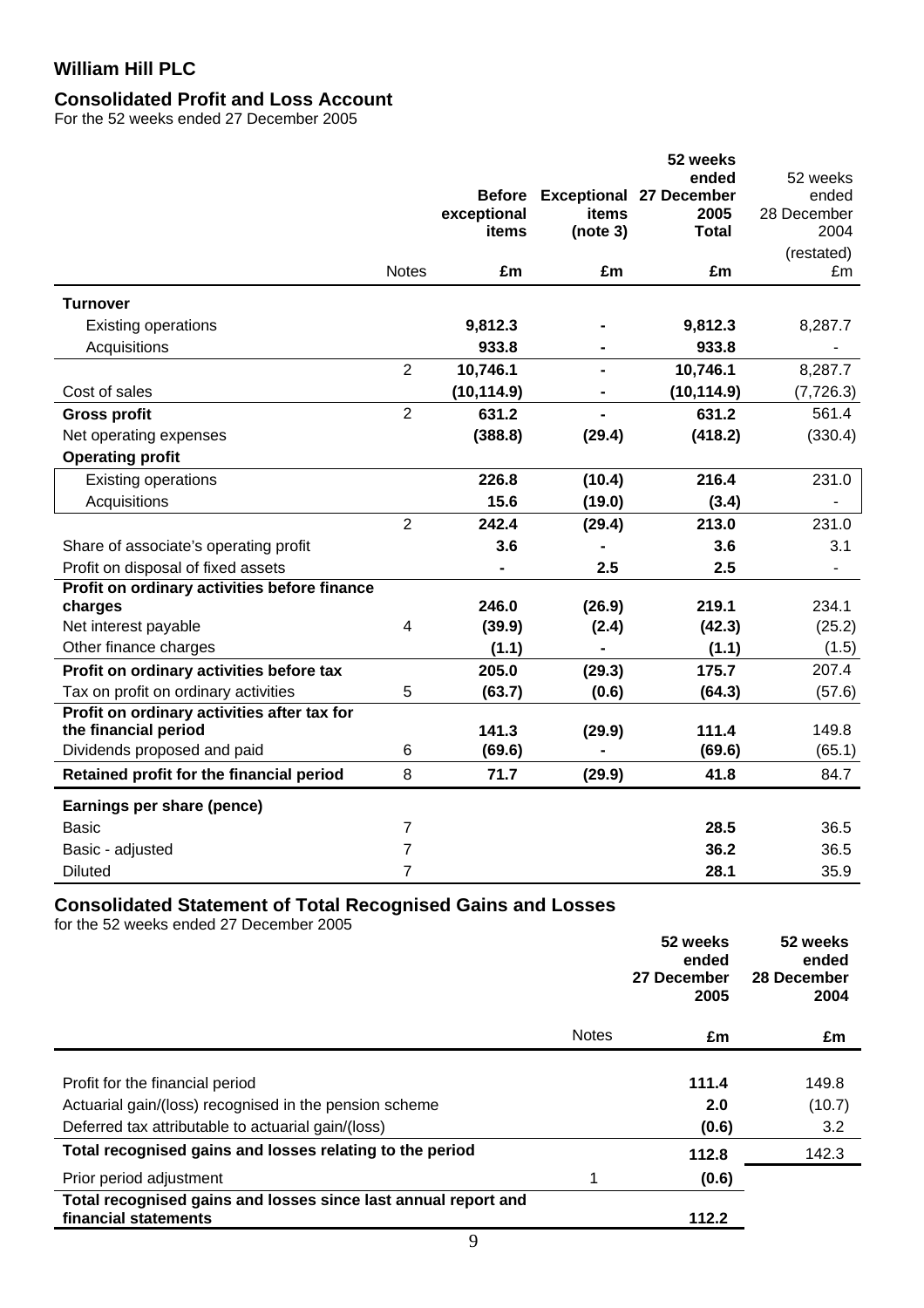## **Consolidated Balance Sheet**

as at 27 December 2005

|                                                         |              | 27 December<br>2005 | 28 December<br>2004<br>(restated) |
|---------------------------------------------------------|--------------|---------------------|-----------------------------------|
|                                                         | <b>Notes</b> | £m                  | £m                                |
| <b>Fixed assets</b>                                     |              |                     |                                   |
| Intangible assets - goodwill                            |              | 1,177.1             | 736.2                             |
| Tangible assets                                         |              | 188.7               | 119.0                             |
| Investments                                             |              | 3.4                 | 2.9                               |
|                                                         |              | 1,369.2             | 858.1                             |
| <b>Current assets</b>                                   |              |                     |                                   |
| <b>Stocks</b>                                           |              | 0.4                 | 0.3                               |
| Debtors: amounts falling due within one year            |              | 20.4                | 15.4                              |
| Debtors: amounts falling due after one year             |              |                     | 5.9                               |
| Cash at bank and in hand                                |              | 76.6                | 60.5                              |
|                                                         |              | 97.4                | 82.1                              |
| Creditors: amounts falling due within one year          |              | (186.3)             | (203.6)                           |
| <b>Net current liabilities</b>                          |              | (88.9)              | (121.5)                           |
|                                                         |              |                     |                                   |
| <b>Total assets less current liabilities</b>            |              | 1,280.3             | 736.6                             |
| Creditors: amounts falling due after more than one year |              | (1,016.1)           | (447.7)                           |
| Provisions for liabilities and charges                  |              | (12.5)              |                                   |
| Net assets excluding pension liability                  |              | 251.7               | 288.9                             |
| Pension liability                                       |              | (31.8)              | (38.5)                            |
| Net assets including pension liability                  |              | 219.9               | 250.4                             |
|                                                         |              |                     |                                   |
| <b>Capital and reserves</b>                             |              |                     |                                   |
| Called up share capital                                 | 8            | 39.1                | 40.5                              |
| Share premium account                                   | 8            | 311.3               | 311.3                             |
| Capital redemption reserve                              | 8            | 3.1                 | 1.7                               |
| Merger reserve                                          | 8            | (26.1)              | (26.1)                            |
| Own shares held                                         | 8            | (57.5)              | (59.3)                            |
| Profit and loss account                                 | 8            | (50.0)              | (17.7)                            |
| <b>Equity shareholders' funds</b>                       | 8,9          | 219.9               | 250.4                             |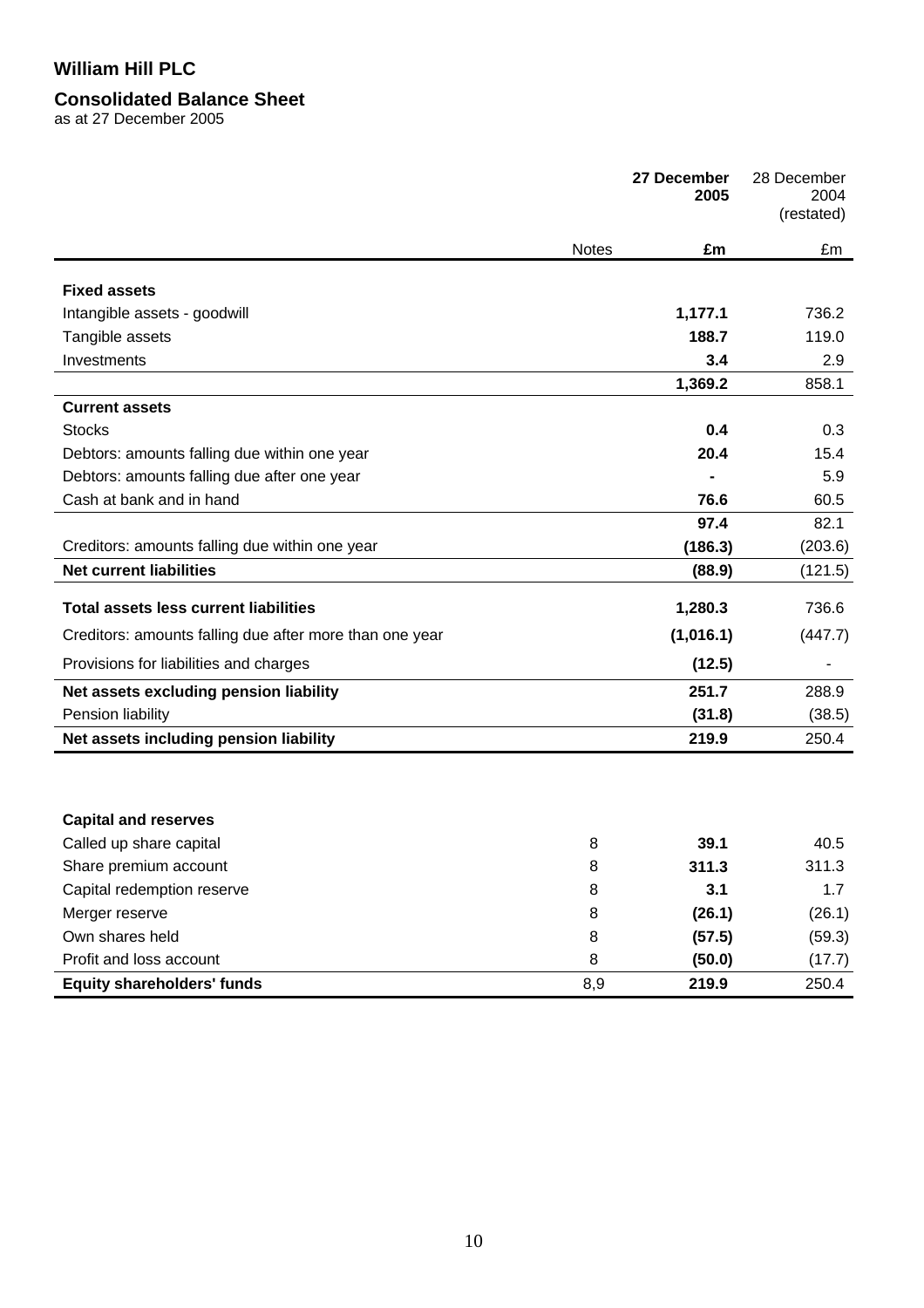# **Consolidated Cash Flow Statement**

for the 52 weeks ended 27 December 2005

|                                                 |              | 52 weeks<br>ended<br>27 December<br>2005 | 52 weeks<br>ended<br>28 December<br>2004 |
|-------------------------------------------------|--------------|------------------------------------------|------------------------------------------|
|                                                 | <b>Notes</b> | £m                                       | £m                                       |
|                                                 |              |                                          |                                          |
| Net cash inflow from operating activities       | 10           | 242.0                                    | 247.3                                    |
| Dividend from associate                         |              | 2.1                                      |                                          |
| Returns on investments and servicing of finance | 11           | (33.4)                                   | (23.3)                                   |
| Taxation                                        |              | (49.4)                                   | (57.4)                                   |
| Capital expenditure and financial investment    | 11           | (53.8)                                   | (27.3)                                   |
| Acquisitions and disposals                      | 11           | (466.1)                                  | (3.8)                                    |
| Equity dividends paid                           |              | (66.6)                                   | (59.6)                                   |
| Net cash (outflow)/inflow before financing      |              | (425.2)                                  | 75.9                                     |
| Financing                                       | 11           | 441.3                                    | (61.8)                                   |
| Increase in cash in the period                  | 12           | 16.1                                     | 14.1                                     |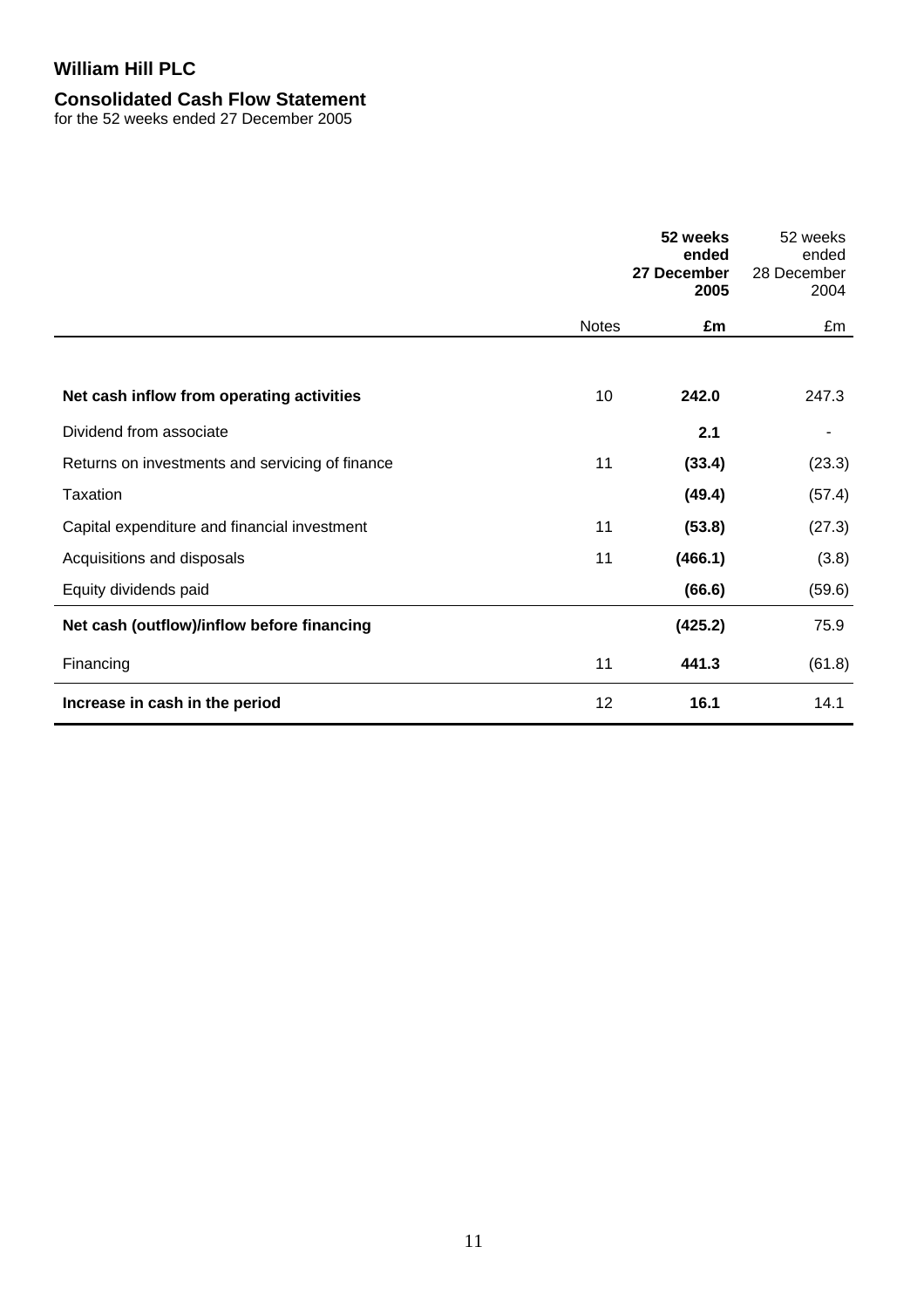### **Notes to the Financial Statements**

for the 52 weeks ended 27 December 2005

#### **1. Changes in accounting policies and restatement of comparatives**

As encouraged by the Accounting Standards Board, the Group has adopted FRS 20 'Share-based Payment' in the 52 weeks to 27 December 2005, although it is not mandatory in this period.

FRS 20 changes the basis of charging the profit and loss account for share-based remuneration. Under the provisions of FRS 20, options granted are valued and charged to the profit and loss account on the basis of fair values as calculated by an option pricing model rather than on the basis of the intrinsic value of the share on which the option was granted, as was the case previously. In addition the costs of SAYE schemes are chargeable under FRS 20 whereas formerly they were exempt. The transitional arrangements of FRS 20 also mean that all options granted before 7 November 2002 do not attract a charge.

The effect of these changes is that in the 52 weeks ended 27 December 2005 the charge under FRS 20 is £1.3m more than the charge that would have been reported under UK GAAP prior to the introduction of FRS 20 (52 weeks ended 28 December 2004 – £2.1m less than under UK GAAP prior to FRS 20). In addition, there is a related increase in the tax charge and a reduction of deferred tax asset of £0.4m in the 52 weeks ended 27 December 2005 (52 weeks ended 28 December 2004 – £0.6m reduction in the tax charge and increase in the deferred tax asset). As the deferred tax adjustment is the only one that affects cumulative reserves, £0.6m is shown as the prior period adjustment in the statement of total recognised gains and losses.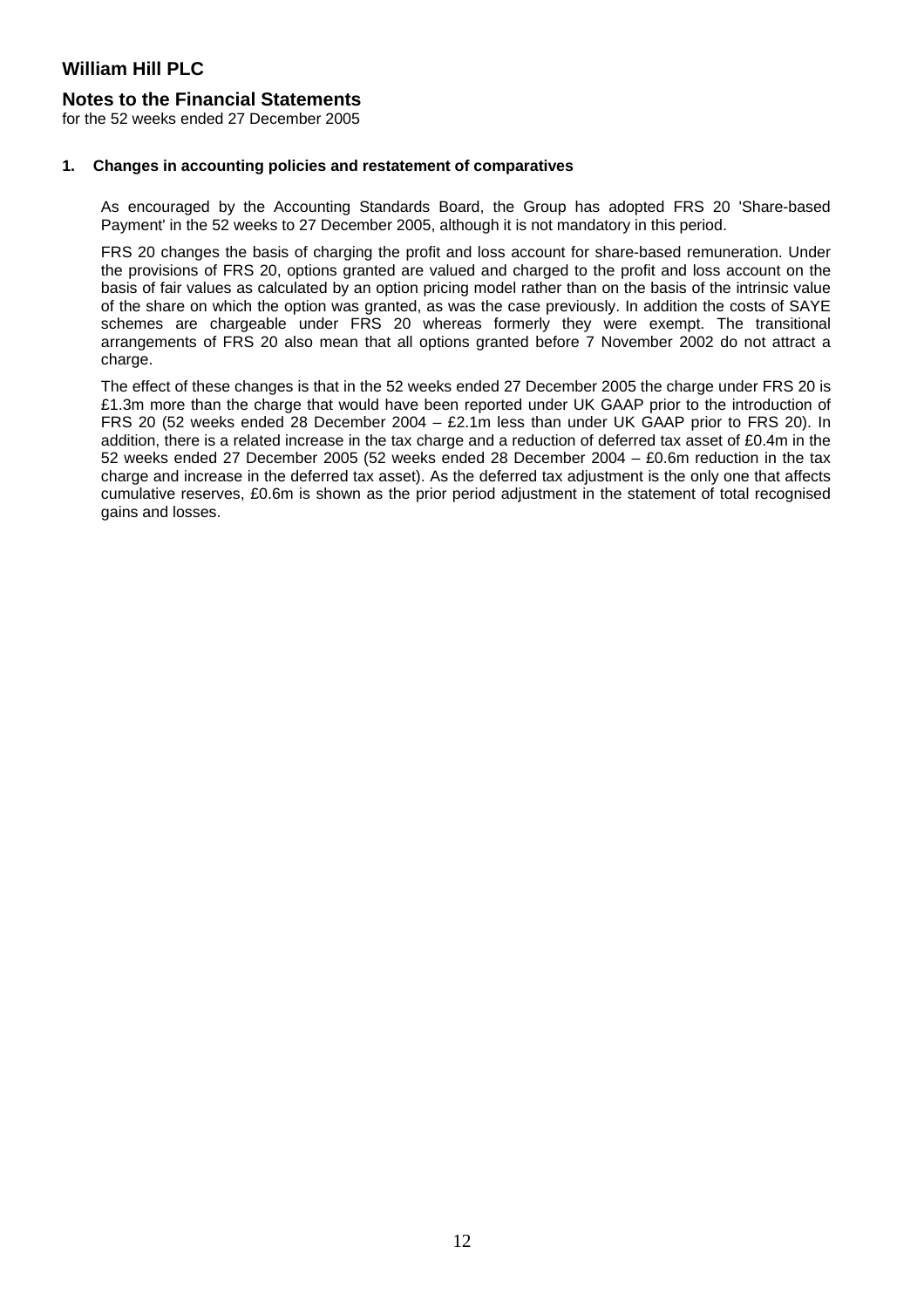## **Notes to the Financial Statements**

for the 52 weeks ended 27 December 2005

#### **2. Segmental information**

The Group's turnover, profits and operating net assets primarily arise from customers in the United Kingdom and therefore segmental information by geographical location is not presented.

Segmental information by distribution channel is shown below:

|                                | 52 weeks    | 52 weeks         |
|--------------------------------|-------------|------------------|
|                                | ended       | ended            |
|                                | 27 December | 28 December      |
|                                | 2005        | 2004             |
|                                | £m          | (restated)<br>£m |
|                                |             |                  |
| Turnover                       |             |                  |
| - Retail                       | 9,285.5     | 7,020.7          |
| Telephone<br>٠                 | 605.8       | 540.8            |
| Interactive                    | 826.0       | 696.3            |
| Other activities               | 28.8        | 29.9             |
|                                | 10,746.1    | 8,287.7          |
| Gross win                      |             |                  |
| - Retail                       | 623.4       | 548.1            |
| - Telephone                    | 53.4        | 60.3             |
| Interactive                    | 123.3       | 106.1            |
| Other activities               | 7.6         | 7.6              |
|                                | 807.7       | 722.1            |
| Operating profit               |             |                  |
| - Retail                       | 181.6       | 165.5            |
| - Telephone                    | 13.0        | 22.1             |
| Interactive<br>$\sim$          | 61.2        | 51.7             |
| Other activities               | (0.1)       | (0.3)            |
| Central costs                  | (13.3)      | (8.0)            |
|                                | 242.4       | 231.0            |
| Exceptional items $1$ (note 3) | (29.4)      |                  |
|                                | 213.0       | 231.0            |
| Net assets                     |             |                  |
| - Retail                       | 127.7       | 73.4             |
| Telephone                      | 1.8         | 0.7              |
| Interactive                    | 2.8         | 2.7              |
| Other activities               | 7.2         | 7.1              |
| Corporate                      | 80.4        | 166.5            |
|                                | 219.9       | 250.4            |

 $1$  £26.4m of exceptional items incurred relates to the Retail channel and £3.0m relates to central costs.

The Retail distribution channel comprises all activity undertaken in LBOs including AWPs and FOBTs. Other activities include on-course betting and greyhound stadia operations.

Net assets have been allocated by segment where assets and liabilities can be identified with a particular channel. Corporate net assets include goodwill, corporation and deferred tax, borrowings net of cash balances, pension liability and dividends payable as well as any assets and liabilities that cannot be allocated to a particular channel other than on a relatively arbitrary basis.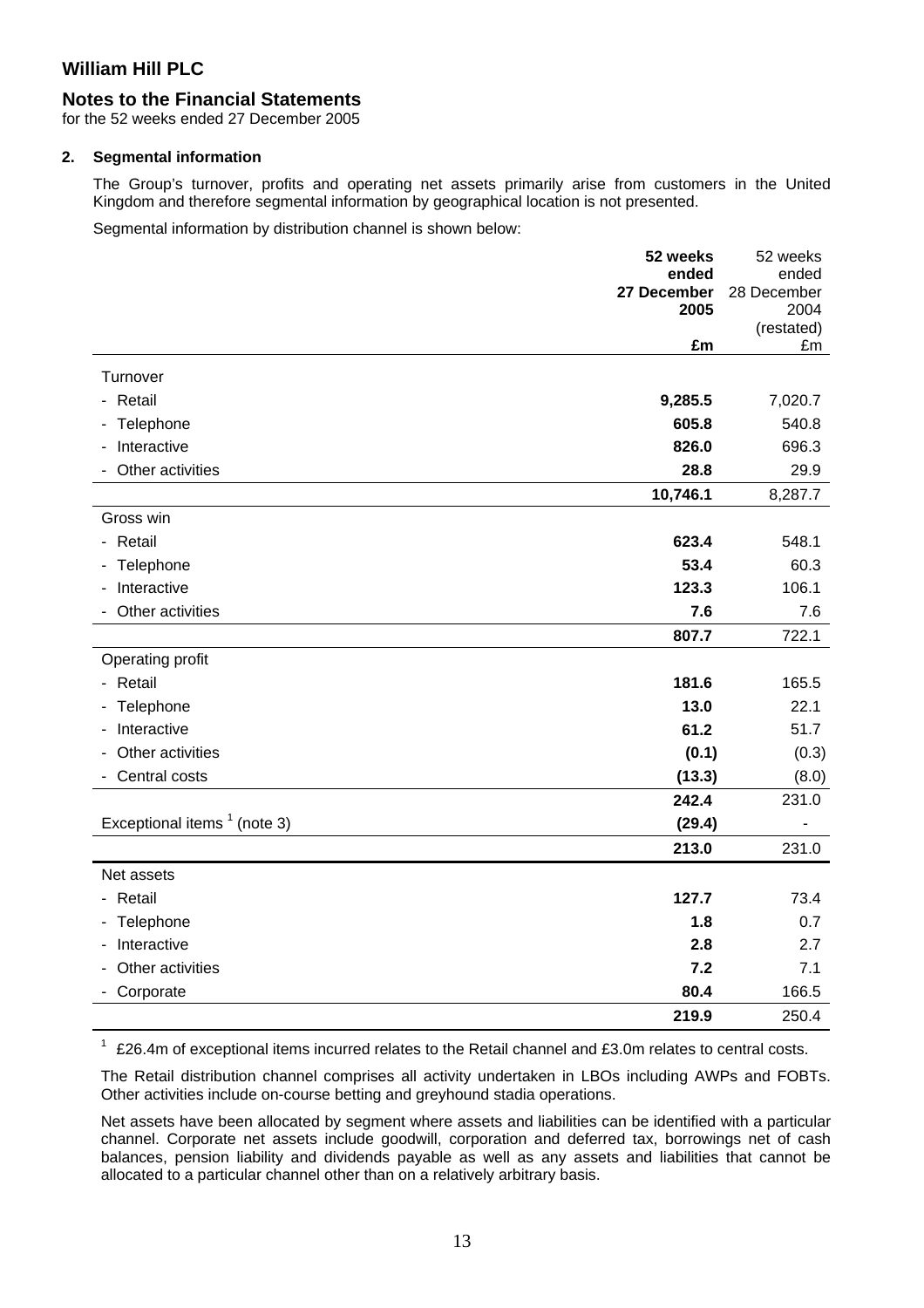## **Notes to the Financial Statements**

for the 52 weeks ended 27 December 2005

#### **2. Segmental information (continued)**

The directors believe that gross win and operating profit are more important performance metrics than turnover.

The segmental analysis of gross win set out above is shown before deducting GPT, duty, levies, VAT and other cost of sales to arrive at gross profit. A reconciliation from gross win to gross profit as presented in the profit and loss account is set out below:

|                                                | 52 weeks    | 52 weeks    |
|------------------------------------------------|-------------|-------------|
|                                                | ended       | ended       |
|                                                | 27 December | 28 December |
|                                                | 2005        | 2004        |
|                                                | £m          | £m          |
|                                                |             |             |
| Gross win                                      | 807.7       | 722.1       |
| GPT, duty, levies, VAT and other cost of sales | (176.5)     | (160.7)     |
| Gross profit                                   | 631.2       | 561.4       |

### **3. Exceptional items**

Exceptional operating items are as follows:

|                                                                 | 52 weeks    | 52 weeks    |
|-----------------------------------------------------------------|-------------|-------------|
|                                                                 | ended       | ended       |
|                                                                 | 27 December | 28 December |
|                                                                 | 2005        | 2004        |
|                                                                 | £m          | £m          |
| Costs of implementation of EPOS and text systems                | 7.4         |             |
| Costs of integration of Stanley Retail acquisition <sup>2</sup> | 19.0        |             |
| Costs of aborted return of capital scheme <sup>3</sup>          | 3.0         |             |
|                                                                 | 29.4        |             |

1 Costs arose from the roll out of electronic point of sale and text systems across the LBO network and primarily encompass training and consultancy costs.

2 Costs arose from the due diligence on and the integration of Stanley Retail (as defined in note 13) and comprise primarily external consultancy costs, redundancy and related staff costs and asset impairments.

3 Costs represent professional fees incurred in respect of an aborted plan to return capital.

|                                    | 52 weeks<br>ended       | 52 weeks<br>ended |
|------------------------------------|-------------------------|-------------------|
|                                    | 27 December 28 December |                   |
|                                    | 2005                    | 2004              |
|                                    | £m                      | £m                |
| Profit on disposal of fixed assets | 2.5                     |                   |

Gain made on the disposal of the 12 William Hill LBOs, as part of the sale of 76 LBOs undertaken after the Office of Fair Trading review of the purchase of Stanley Retail.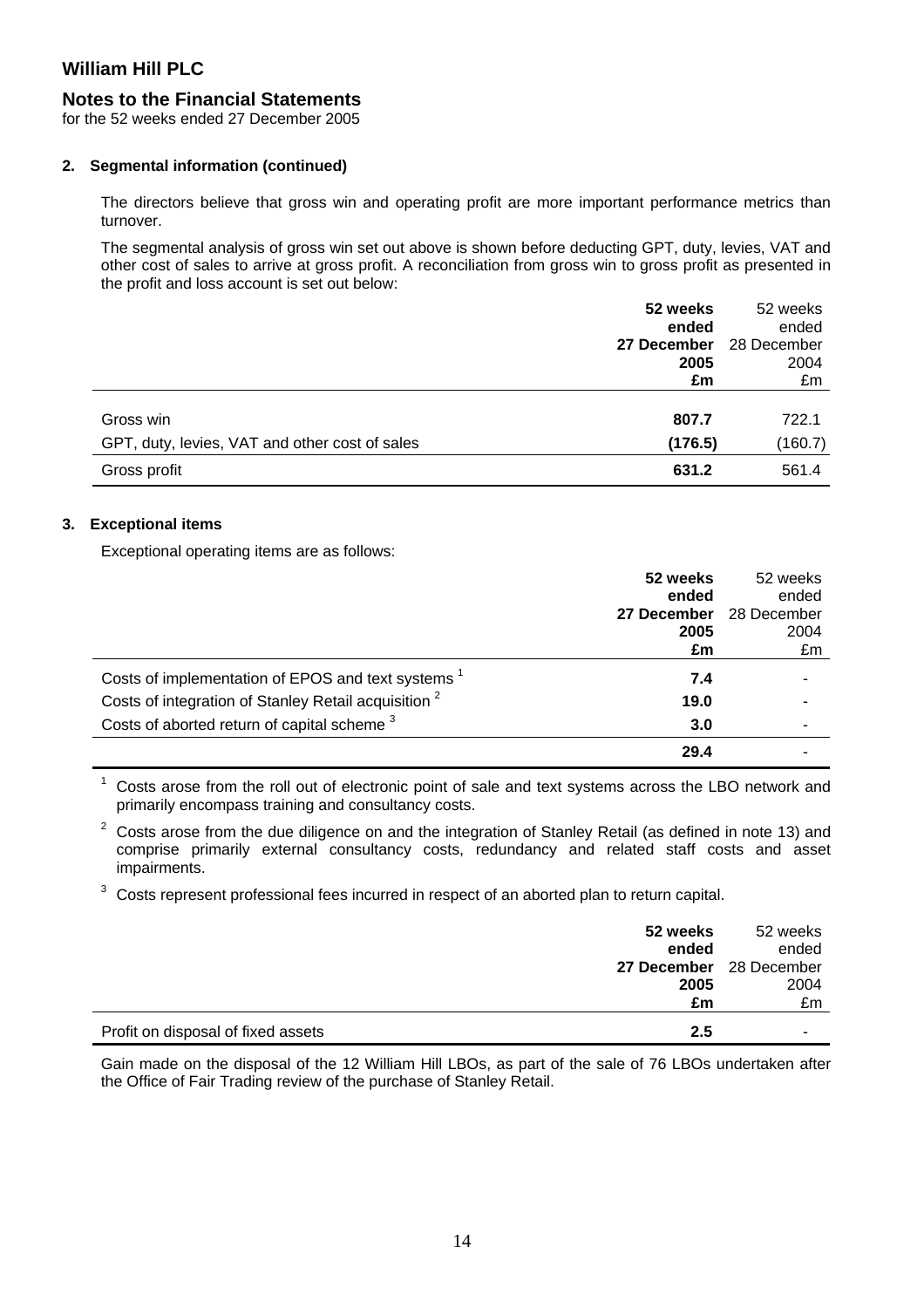### **Notes to the Financial Statements**

for the 52 weeks ended 27 December 2005

#### **3. Exceptional items (continued)**

Exceptional interest costs are as follows:

|                                                       | 52 weeks    | 52 weeks    |
|-------------------------------------------------------|-------------|-------------|
|                                                       | ended       | ended       |
|                                                       | 27 December | 28 December |
|                                                       | 2005        | 2004        |
|                                                       | £m          | £m          |
| Write off of previously capitalised bank facility fee | 2.3         |             |
| Breakage fee                                          | 0.1         |             |
|                                                       | 2.4         |             |

Following the negotiation of new banking arrangements and the consequent repayment of the old bank facility, the unamortised costs of £2.3m associated with the old facility were written off.

A tax charge of £0.6m was recognised in respect of the exceptional items. This represents the net increase in corporation tax payable, which the Group expects to incur in respect of these exceptional items and comprises:

|                                                                | 52 weeks    | 52 weeks    |
|----------------------------------------------------------------|-------------|-------------|
|                                                                | ended       | ended       |
|                                                                | 27 December | 28 December |
|                                                                | 2005        | 2004        |
|                                                                | £m          | £m          |
|                                                                |             |             |
| Capital gain on disposal of 76 LBOs <sup>1</sup>               | 7.1         |             |
| Tax relief expected in respect of operating and interest costs | (6.5)       |             |
|                                                                | 0.6         |             |

 $1$  Due to the accounting rules governing the subsequent disposal of acquired operations, the profit and loss account bears the full tax charge relating to the capital gain on the disposal of 76 LBOs, while the gain on disposal is only recognised in the profit and loss account in respect of the sale of the 12 William Hill shops. The net proceeds of the remaining 64 Stanley Retail LBOs have been used to determine fair values and hence have been reflected through adjusted goodwill recognised as set out in note 13.

#### **4. Net interest payable and similar charges**

|                                              | 52 weeks    | 52 weeks    |
|----------------------------------------------|-------------|-------------|
|                                              | ended       | ended       |
|                                              | 27 December | 28 December |
|                                              | 2005        | 2004        |
|                                              | £m          | £m          |
| Interest receivable:                         |             |             |
| Interest receivable                          | 2.5         | 1.9         |
| Share of associate's net interest receivable | 0.1         |             |
| Interest payable and similar charges:        |             |             |
| Bank loans and overdrafts                    | (41.5)      | (25.6)      |
| Guaranteed unsecured loan notes 2005         |             | (0.2)       |
| Amortisation of finance costs                | (1.0)       | (1.3)       |
|                                              | (39.9)      | (25.2)      |
| Exceptional interest costs (note 3)          | (2.4)       |             |
| Net interest payable                         | (42.3)      | (25.2)      |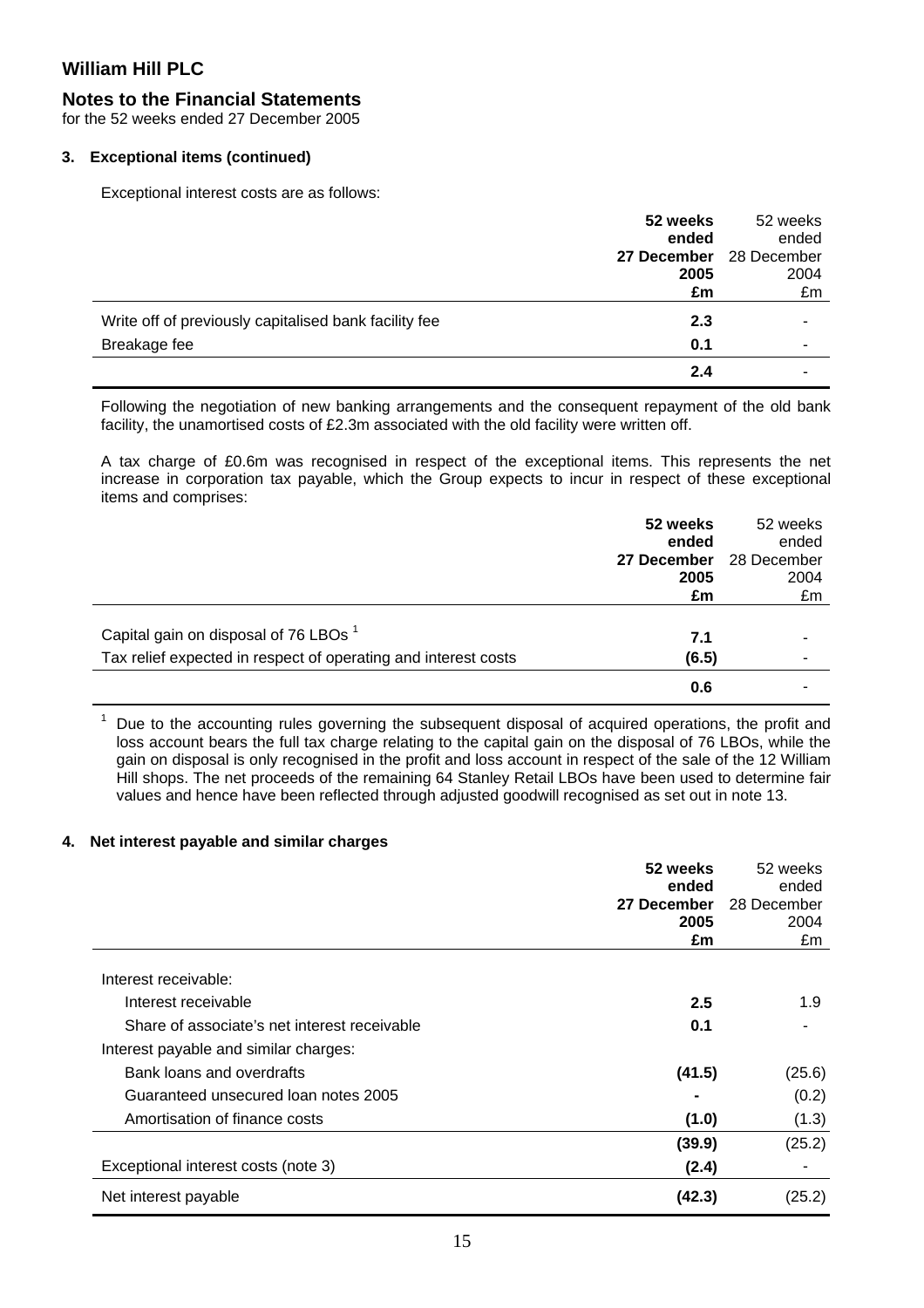### **Notes to the Financial Statements**

for the 52 weeks ended 27 December 2005

#### **5. Tax on profit on ordinary activities**

The tax charge comprises:

|                                                               | 52 weeks<br>ended<br>27 December<br>2005 | 52 weeks<br>ended<br>28 December<br>2004<br>(restated) |
|---------------------------------------------------------------|------------------------------------------|--------------------------------------------------------|
|                                                               | £m                                       | £m                                                     |
|                                                               |                                          |                                                        |
| UK corporation tax at 30%                                     | 51.4                                     | 57.4                                                   |
| UK corporation $tax - prior$ periods                          |                                          | (1.7)                                                  |
| Overseas tax                                                  | 0.5                                      | 0.3                                                    |
| Share of associated undertaking tax charge                    | 1.1                                      | 1.0                                                    |
| Total current tax charge                                      | 53.0                                     | 57.0                                                   |
| Deferred tax – origination and reversal of timing differences | 11.3                                     | 0.6                                                    |
| Total tax on profit on ordinary activities                    | 64.3                                     | 57.6                                                   |

The effective tax rate in respect of ordinary activities before exceptional items was 31.1% (52 weeks ended 28 December 2004 - 27.8%). The effective tax rate in respect of ordinary activities after exceptional items was 36.6%. This is higher than the statutory rate of 30% due to:

- $\triangleright$  Chargeable gains arising on the sale of the Stanley Retail LBOs being treated as part of the tax charge whereas for accounting purposes the gains are dealt with in arriving at goodwill (note 3); and
- $\triangleright$  The Group incurred a number of expenses on which it will not get tax relief.

The relatively low tax rate in the prior period resulted from the utilisation of certain tax losses in that period.

#### **6. Dividends proposed and paid**

|                                     | 52 weeks<br>ended<br>27 December<br>2005 | 52 weeks<br>ended<br>28 December<br>2004 |
|-------------------------------------|------------------------------------------|------------------------------------------|
|                                     | £m                                       | £m                                       |
| Equity shares:                      |                                          |                                          |
| - interim dividend paid             | 23.5                                     | 22.0                                     |
| - final dividend proposed/paid      | 46.1                                     | 43.1                                     |
|                                     | 69.6                                     | 65.1                                     |
|                                     |                                          |                                          |
| Dividend per ordinary share (pence) | 18.3                                     | 16.5                                     |

The interim dividend of 6.1p (52 weeks ended 28 December 2004 – 5.5p) was paid on 5 December 2005. The proposed final dividend of 12.2p (52 weeks ended 28 December 2004 – 11.0p) will, subject to shareholder approval, be paid on 6 June 2006 to all shareholders on the register on 5 May 2006.

Under an agreement signed in November 2002, The William Hill Holdings 2001 Employee Benefit Trust agreed to waive all dividends. As at 27 December 2005, the trust held 1.2m ordinary shares. In addition, the Company has not provided for dividends on the 10.5m shares held in treasury. The Company estimates that 378.2m shares will qualify for the final dividend.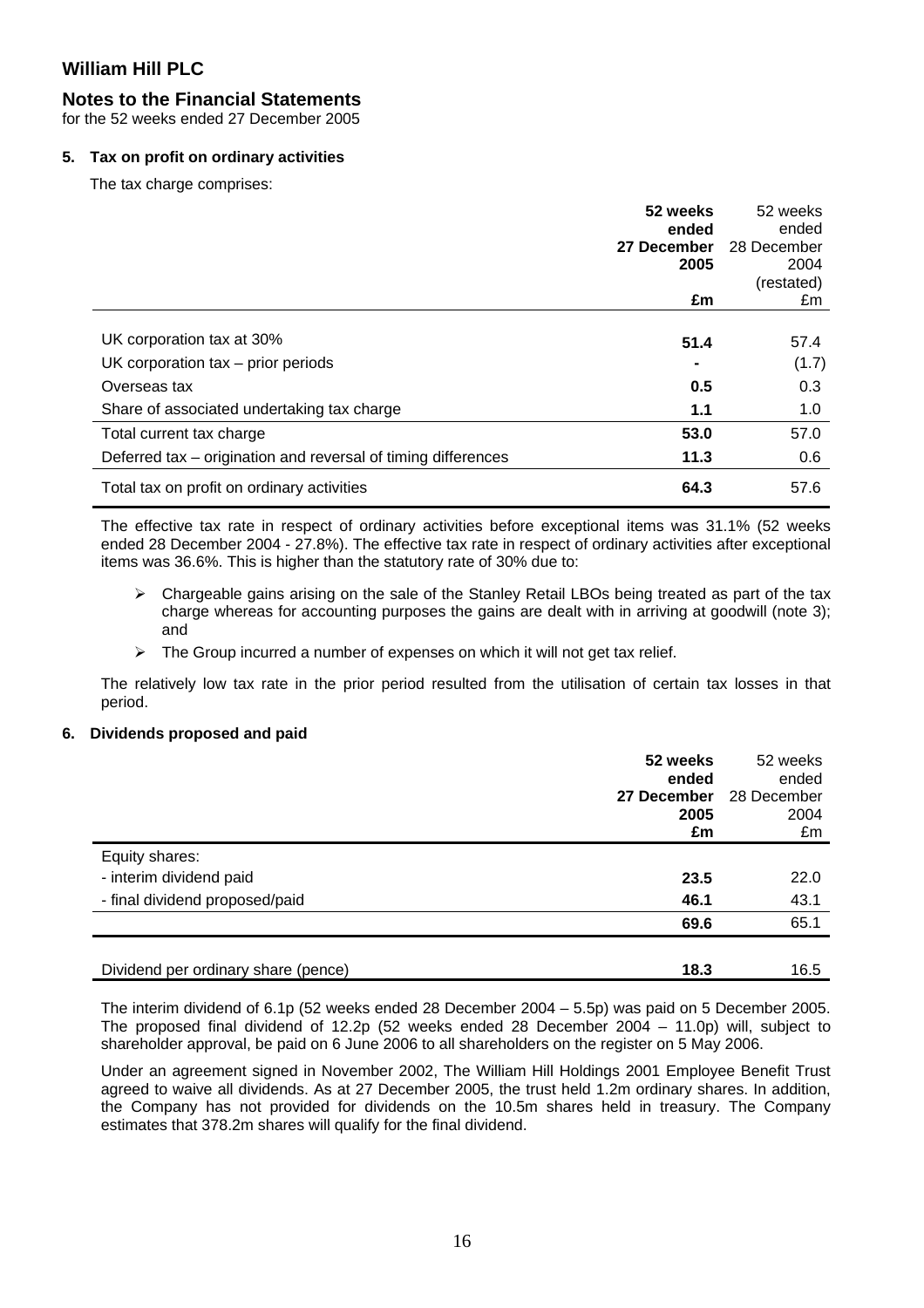# **Notes to the Financial Statements**

for the 52 weeks ended 27 December 2005

# **7. Earnings per share**

The basic, adjusted and diluted earnings per share are calculated based on the following data:

|                                                                    | 52 weeks    | 52 weeks         |
|--------------------------------------------------------------------|-------------|------------------|
|                                                                    | ended       | ended            |
|                                                                    | 27 December | 28 December      |
|                                                                    | 2005        | 2004             |
|                                                                    | £m          | (restated)<br>£m |
|                                                                    |             |                  |
| Profit after tax for the financial period                          | 111.4       | 149.8            |
| Exceptional items – operating expenses                             | 29.4        |                  |
| Exceptional items – profit on sale of fixed assets                 | (2.5)       |                  |
| Exceptional items - interest                                       | 2.4         |                  |
| Exceptional items - tax charge                                     | 0.6         |                  |
| Profit after tax for the financial period before exceptional items | 141.3       | 149.8            |
|                                                                    |             |                  |
|                                                                    | Number (m)  | Number (m)       |
| Basic weighted average number of shares                            | 390.5       | 410.1            |
| Dilutive potential ordinary shares:                                |             |                  |
| Employee share awards and options                                  | 5.5         | 7.4              |
| Dilutive weighted average number of shares                         | 396.0       | 417.5            |

The basic weighted average number of shares excludes shares held by The William Hill Holdings 2001 Employee Benefit Trust and those shares held in treasury as such shares do not qualify for dividends. The effect of this is to reduce the average number of shares by 12.7m in the 52 weeks ended 27 December 2005 (52 weeks ended 28 December 2004 – 8.7m).

An adjusted earnings per share based on profit for the financial period before exceptional items has been presented in order to highlight the underlying performance of the Group.

# **8. Capital and reserves**

| Group:                                                              | Share<br>capital<br>£m | Share<br>premium<br>account<br>£m | Capital<br>redemp-<br>tion<br>reserve<br>£m | Merger<br>reserve<br>£m | <b>Own</b><br>shares<br>held<br>£m | Profit<br>and loss<br>account<br>£m | Total<br>£m |
|---------------------------------------------------------------------|------------------------|-----------------------------------|---------------------------------------------|-------------------------|------------------------------------|-------------------------------------|-------------|
| At 28 December 2004 (as<br>previously reported)                     | 40.5                   | 311.3                             | 1.7                                         | (26.1)                  | (59.3)                             | (17.1)                              | 251.0       |
| Prior period adjustment (note 1)                                    |                        |                                   |                                             |                         |                                    | (0.6)                               | (0.6)       |
| As restated                                                         | 40.5                   | 311.3                             | 1.7                                         | (26.1)                  | (59.3)                             | (17.7)                              | 250.4       |
| Retained profit for the financial<br>period                         |                        |                                   |                                             |                         |                                    | 41.8                                | 41.8        |
| Actuarial gain recognised in the<br>pension scheme                  |                        |                                   |                                             |                         |                                    | 2.0                                 | 2.0         |
| Deferred tax arising thereon                                        | ۰                      | ۰                                 |                                             | ٠                       |                                    | (0.6)                               | (0.6)       |
| Shares repurchased and cancelled                                    | (1.4)                  |                                   | 1.4                                         |                         |                                    | (78.3)                              | (78.3)      |
| Expense recognised in respect of<br>share remuneration              |                        |                                   |                                             |                         |                                    | 2.2                                 | 2.2         |
| Movement on reserves due to<br>transfer of own shares to recipients |                        |                                   |                                             |                         | 1.8                                | 0.6                                 | 2.4         |
| At 27 December 2005                                                 | 39.1                   | 311.3                             | 3.1                                         | (26.1)                  | (57.5)                             | (50.0)                              | 219.9       |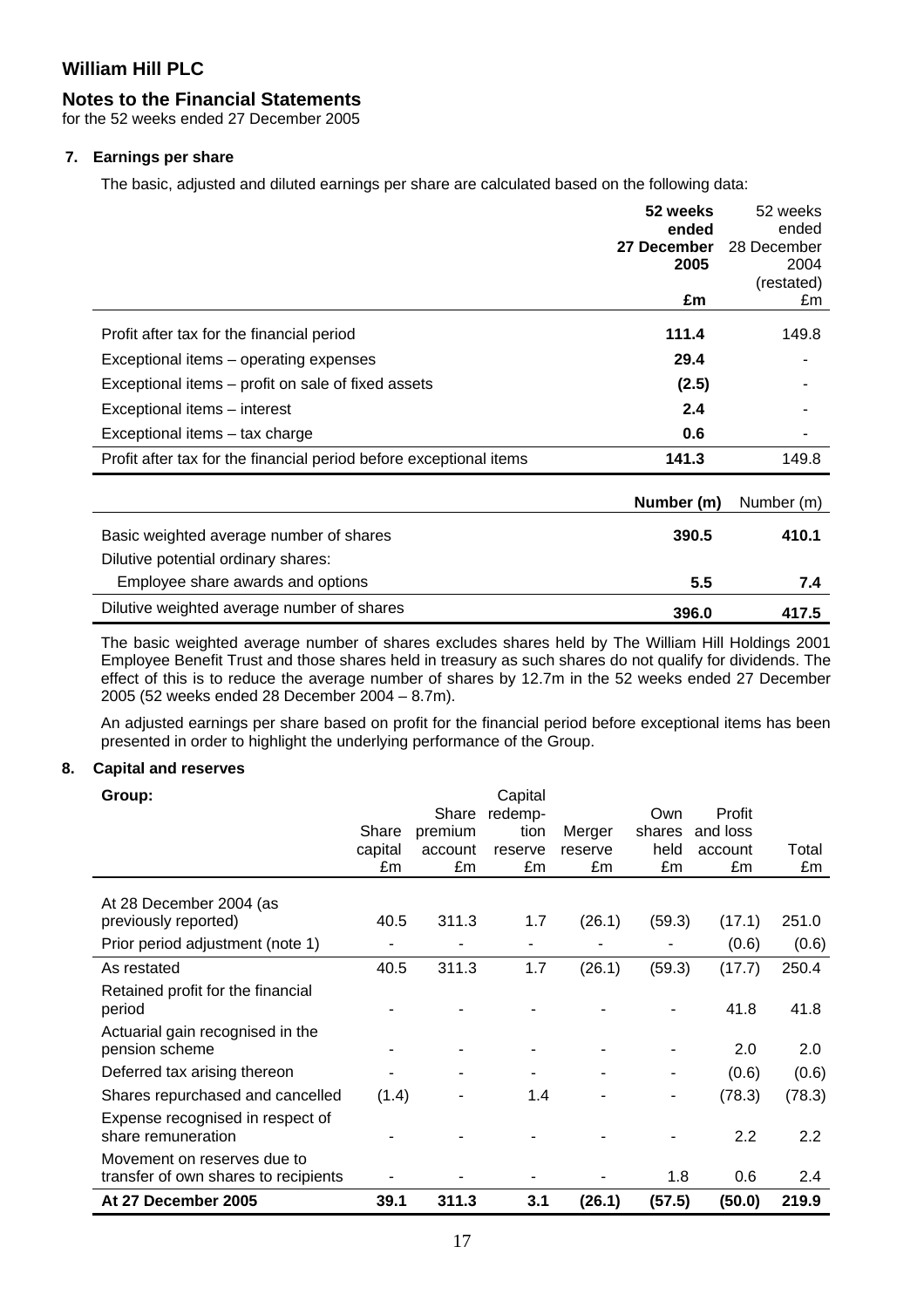### **Notes to the Financial Statements**

for the 52 weeks ended 27 December 2005

#### **8. Capital and reserves (continued)**

Own shares held at 27 December 2005 amounting to £57.5m comprise 10.5m shares (nominal value - £1.1m) held in treasury purchased for £56.1m and 1.2m shares (nominal value - £0.1m) held in The William Hill Holdings 2001 Employee Benefit Trust purchased for £1.4m. The shares held in treasury were purchased at a weighted average price of £5.32. At 27 December 2005 the total market value of own shares held in treasury and in the Trust was £63.8m.

#### **9. Reconciliation of movements in equity shareholders' funds**

|                                                                                  | 27 December | 28 December |
|----------------------------------------------------------------------------------|-------------|-------------|
|                                                                                  | 2005        | 2004        |
|                                                                                  |             | (restated)  |
|                                                                                  | £m          | £m          |
|                                                                                  |             |             |
| Profit for the financial period                                                  | 111.4       | 149.8       |
| Other recognised gains and losses relating to the period (net)                   | 1.4         | (7.5)       |
|                                                                                  | 112.8       | 142.3       |
| Dividends paid and proposed                                                      | (69.6)      | (65.1)      |
| Own shares purchased during period                                               | (78.3)      | (145.4)     |
| Expense recognised in respect of share remuneration                              | 2.2         | 1.2         |
| Movement on reserves due to transfer of shares to recipients                     | 2.4         |             |
| Net reduction to equity shareholders' funds                                      | (30.5)      | (67.0)      |
|                                                                                  |             |             |
| Opening equity shareholders' funds (as previously reported)                      | 251.0       | 317.4       |
| Prior period adjustment – deferred tax related to share<br>remuneration (note 1) | (0.6)       |             |
| As restated                                                                      | 250.4       | 317.4       |
| Closing equity shareholders' funds                                               | 219.9       | 250.4       |

#### **10. Reconciliation of operating profit to net cash inflow from operating activities**

|                                                      | 52 weeks<br>ended<br>27 December<br>2005 | 52 weeks<br>ended<br>28 December<br>2004<br>(restated) |
|------------------------------------------------------|------------------------------------------|--------------------------------------------------------|
|                                                      | £m                                       | £m                                                     |
| Operating profit before operating exceptional items  | 242.4                                    | 231.0                                                  |
| Depreciation                                         | 27.0                                     | 16.2                                                   |
| Profit on sale of fixed assets                       | (0.2)                                    | (0.6)                                                  |
| Amortisation of EDIP and LTIP                        | 2.2                                      | 1.2                                                    |
| <b>Exceptional costs</b>                             | (22.2)                                   |                                                        |
| (Increase)/decrease in debtors                       | (1.6)                                    | 0.5                                                    |
| Increase in creditors                                | 3.1                                      | 1.6                                                    |
| Defined benefit pension cost less cash contributions | (8.7)                                    | (2.6)                                                  |
| Net cash inflow from operating activities            | 242.0                                    | 247.3                                                  |

Stanley Retail has generated a total net cash inflow since its acquisition of £4.3m, comprising an operating profit of £15.6m, offset by exceptional costs incurred of £19.0m and with depreciation and impairment provisions added back of £7.7m.

None of the other acquisitions detailed in note 13 generated significant cash flows during the period of their ownership by the Group.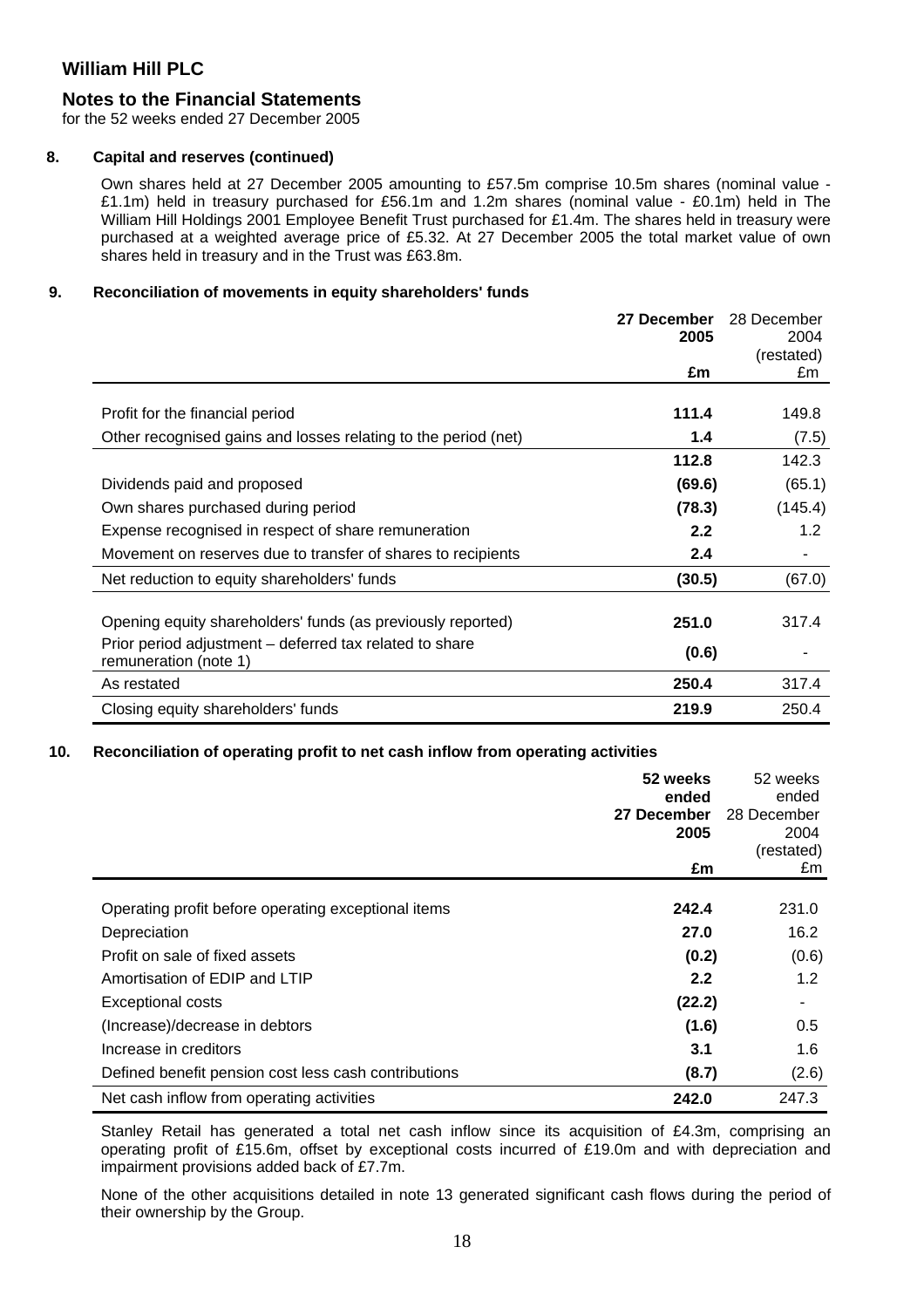# **Notes to the Financial Statements**

for the 52 weeks ended 27 December 2005

### **11. Analysis of cash flows**

|                                                      | 52 weeks            | 52 weeks             |
|------------------------------------------------------|---------------------|----------------------|
|                                                      | ended               | ended<br>28 December |
|                                                      | 27 December<br>2005 | 2004                 |
|                                                      | £m                  | £m                   |
| Returns on investments and servicing of finance:     |                     |                      |
| Interest received                                    | 2.6                 | 1.9                  |
| Interest paid                                        | (35.4)              | (25.2)               |
| Premium paid on interest rate collar                 | (0.6)               |                      |
| Net cash outflow                                     | (33.4)              | (23.3)               |
| <b>Capital expenditure and financial investment:</b> |                     |                      |
| Purchase of fixed assets                             | (54.5)              | (28.2)               |
| Sale of tangible fixed assets                        | 0.7                 | 0.9                  |
| Net cash outflow                                     | (53.8)              | (27.3)               |
| <b>Acquisitions and disposals:</b>                   |                     |                      |
| Purchase of subsidiary undertakings and sundry LBOs  | (508.5)             | (3.9)                |
| Net cash acquired with subsidiary undertaking        | 8.0                 | 0.1                  |
| Disposal of LBOs net of costs                        | 34.4                |                      |
| Net cash outflow                                     | (466.1)             | (3.8)                |
| Financing:                                           |                     |                      |
| Purchase of own shares                               | (76.8)              | (145.5)              |
| SAYE share redemptions                               | 2.7                 |                      |
| Repayment of Guaranteed unsecured loan notes 2005    |                     | (6.3)                |
| Loan facilities drawn down                           | 1,020.0             | 90.0                 |
| Loan facility repaid                                 | (500.0)             |                      |
| New facility debt issue costs                        | (4.6)               |                      |
| Net cash inflow/(outflow)                            | 441.3               | (61.8)               |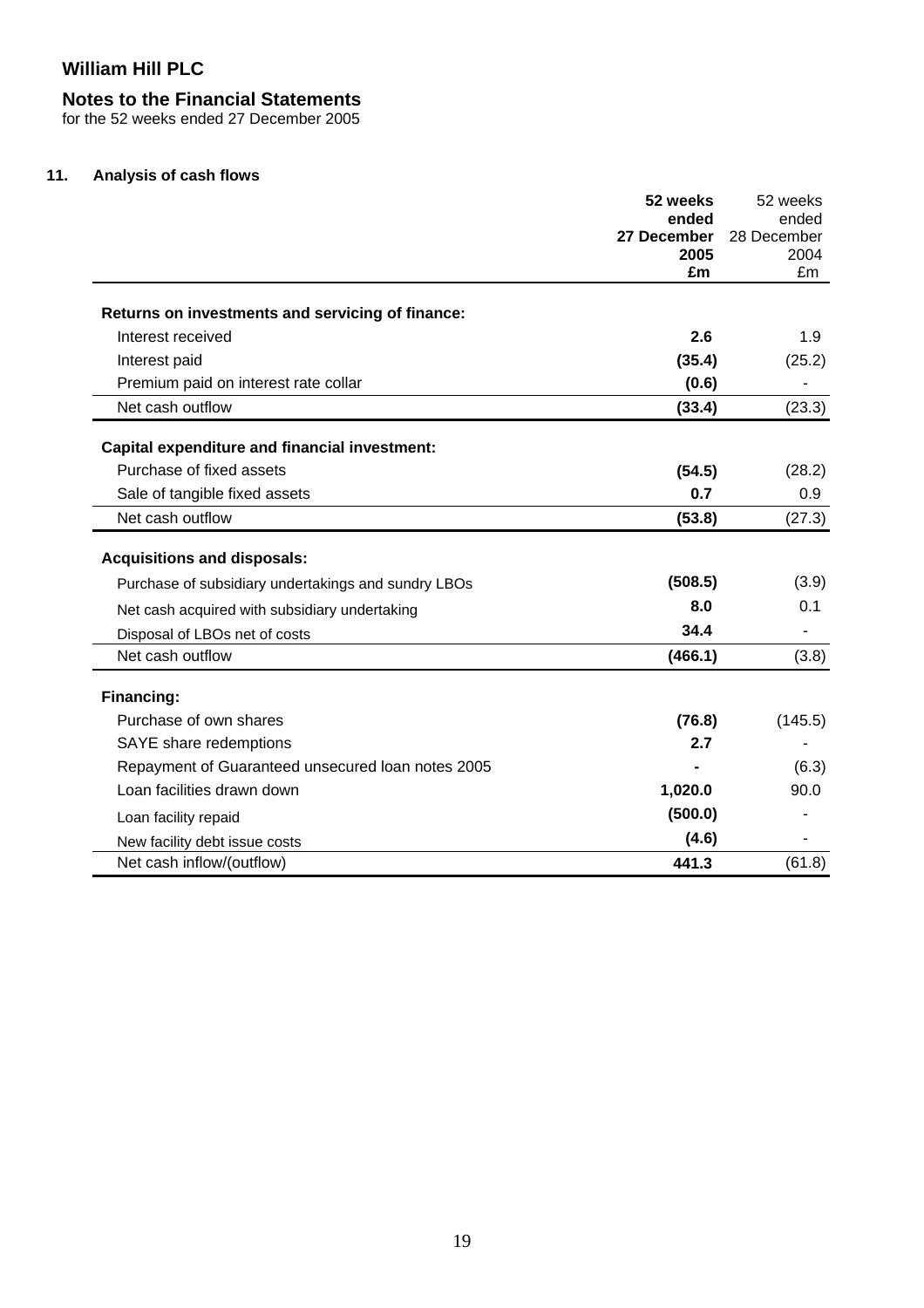### **Notes to the Financial Statements**

for the 52 weeks ended 27 December 2005

#### **12. Analysis and reconciliation of net debt**

|                                    | 29 December<br>2004<br>£m | Cash flow<br>£m | Other<br>non-cash<br>items<br>£m | 27 December<br>2005<br>£m |
|------------------------------------|---------------------------|-----------------|----------------------------------|---------------------------|
| Analysis of net debt               |                           |                 |                                  |                           |
| Cash at bank and in hand           | 60.5                      | 16.1            |                                  | 76.6                      |
| Debts due within one year          | (49.8)                    | 50.0            | (0.2)                            |                           |
| Debts due after more than one year | (447.7)                   | (565.4)         | (3.0)                            | (1,016.1)                 |
| Total                              | (437.0)                   | (499.3)         | (3.2)                            | (939.5)                   |

Other non-cash items of £3.2m comprise amortised debt issue costs.

|                                              | 52 weeks<br>ended<br>27 December<br>2005<br>£m | 52 weeks<br>ended<br>28 December<br>2004<br>£m |
|----------------------------------------------|------------------------------------------------|------------------------------------------------|
|                                              | 16.1                                           |                                                |
| Increase in cash in the period               |                                                | 14.1                                           |
| Cash inflow from increase in net debt        | (515.4)                                        | (83.7)                                         |
| Change in net debt resulting from cash flows | (499.3)                                        | (69.6)                                         |
| Debt issue costs written off and amortised   | (3.2)                                          | (1.3)                                          |
|                                              | (502.5)                                        | (70.9)                                         |
| Opening net debt                             | (437.0)                                        | (366.1)                                        |
| Closing net debt                             | (939.5)                                        | (437.0)                                        |

#### **13. Acquisition of investments**

#### *Stanley Retail*

On 18 June 2005, the Group acquired Stanley Leisure plc's retail bookmaking operations in Great Britain, Northern Ireland, the Republic of Ireland, Jersey and the Isle of Man (Stanley Retail) for total cash consideration of £506.6m including costs of £6.6m. The capitalised goodwill on this transaction was £440.7m representing licence value and goodwill. This goodwill is subject to an annual impairment review in accordance with FRS 10 and FRS 11.

Stanley Retail earned a profit after taxation but before exceptional items of £15.2m in the period from 2 May 2005 to 27 December 2005 (year ended 1 May 2005 - £17.3m), of which £3.8m arose in the period from 2 May 2005 to 18 June 2005.

The summarised profit and loss account for the period from 2 May 2005 to 18 June 2005, shown on the basis of the accounting policies of Stanley Retail prior to the acquisition, was as follows:

|                                          | £m    |
|------------------------------------------|-------|
| Turnover                                 | 88.3  |
| Profit on ordinary activities before tax | 5.3   |
| Tax on profit on ordinary activities     | (1.5) |
| Profit on ordinary activities after tax  | 3.8   |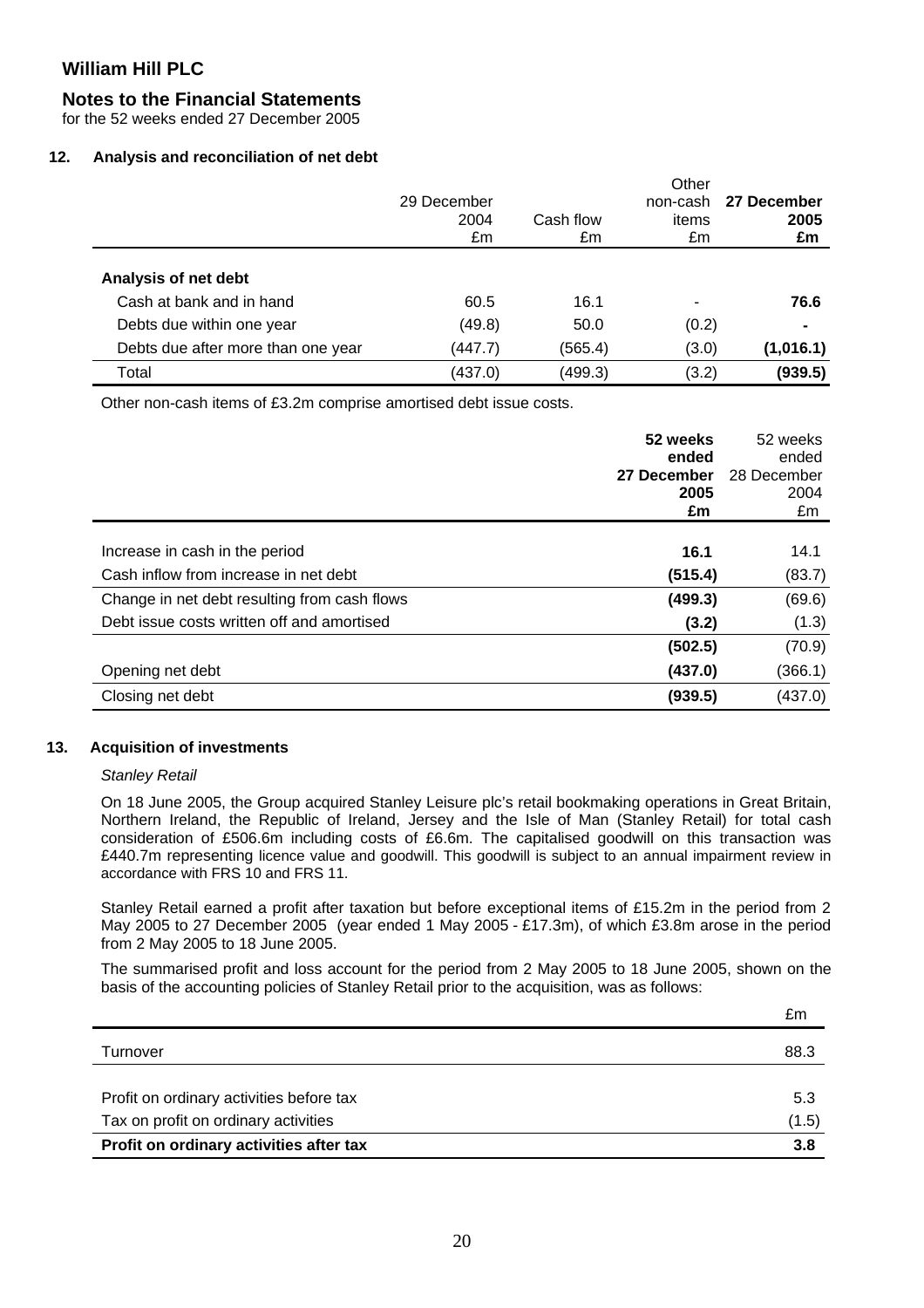### **Notes to the Financial Statements**

for the 52 weeks ended 27 December 2005

#### **13. Acquisitions (continued)**

The following table sets out the amalgamated book values of the acquired identifiable assets and liabilities of Stanley Retail and their provisional fair value to the Group:

|                          | <b>Book</b><br>value<br>£m | <b>Fair value</b><br>adjustments<br>£m |       | <b>Fair value</b><br>to Group<br>£m |
|--------------------------|----------------------------|----------------------------------------|-------|-------------------------------------|
| <b>Fixed assets</b>      |                            |                                        |       |                                     |
| Tangible assets          | 257.9                      | (214.0)                                | a,b,c | 43.9                                |
| <b>Current assets</b>    |                            |                                        |       |                                     |
| <b>Stocks</b>            | 0.2                        | (0.1)                                  | d     | 0.1                                 |
| Debtors and prepayments  | 3.2                        | (0.3)                                  | b     | 2.9                                 |
| Assets held for resale   |                            | 31.1                                   | b     | 31.1                                |
| Cash                     | 8.1                        | (0.1)                                  | b     | 8.0                                 |
| <b>Total assets</b>      | 269.4                      | (183.4)                                |       | 86.0                                |
| Creditors                |                            |                                        |       |                                     |
| Creditors and accruals   | (15.6)                     | (1.2)                                  | b,e   | (16.8)                              |
| Provisions               |                            |                                        |       |                                     |
| Onerous contracts        |                            | (1.4)                                  | е     | (1.4)                               |
| Deferred tax             | (1.9)                      | ۰                                      |       | (1.9)                               |
| <b>Total liabilities</b> | (17.5)                     | (2.6)                                  |       | (20.1)                              |
| <b>Net assets</b>        | 251.9                      | (186.0)                                |       | 65.9                                |
|                          |                            |                                        |       |                                     |
| Less: cash consideration |                            |                                        |       | 506.6                               |
| <b>Goodwill arising</b>  |                            |                                        |       | 440.7                               |

The explanations for the fair value adjustments are as follows:

- a. Adjustment of £206.1m to property valuation reflecting the disaggregation of betting licence value which under Stanley Retail's accounting policy was included in tangible assets, while under the Group's accounting policy, it remains part of goodwill;
- b. Adjustments to various assets and liabilities reflecting the disposal in July 2005 of 28 LBOs to Tote Bookmakers Limited for total net consideration of £14.7m and the subsequent disposal in December 2005 of 36 LBOs also to Tote Bookmakers Limited for a total net consideration of £15.3m. In addition £1.1m has been included in this adjustment in respect of the profits earned by the disposed of Stanley Retail LBOs in their period of ownership by the Group;
- c. Reduction of £7.8m to reflect the depreciated replacement cost of the assets and a £2.6m increase in values representing IS assets in use in Stanley Retail which were previously shown as having no net book value;
- d. Adjustment of £0.1m to stock items reflecting the Group's policy in respect of certain consumables; and
- e. Adjustment for ante post and sleeper bets (£0.8m), dilapidations and vacant properties (£0.7m) and onerous contracts (£1.4m).

The cash consideration for the purchase of Stanley Retail comprised the headline figure of £504.0m, less adjustment for working capital of  $£4.0m$  plus professional fees and stamp duty of  $£6.6m$ .